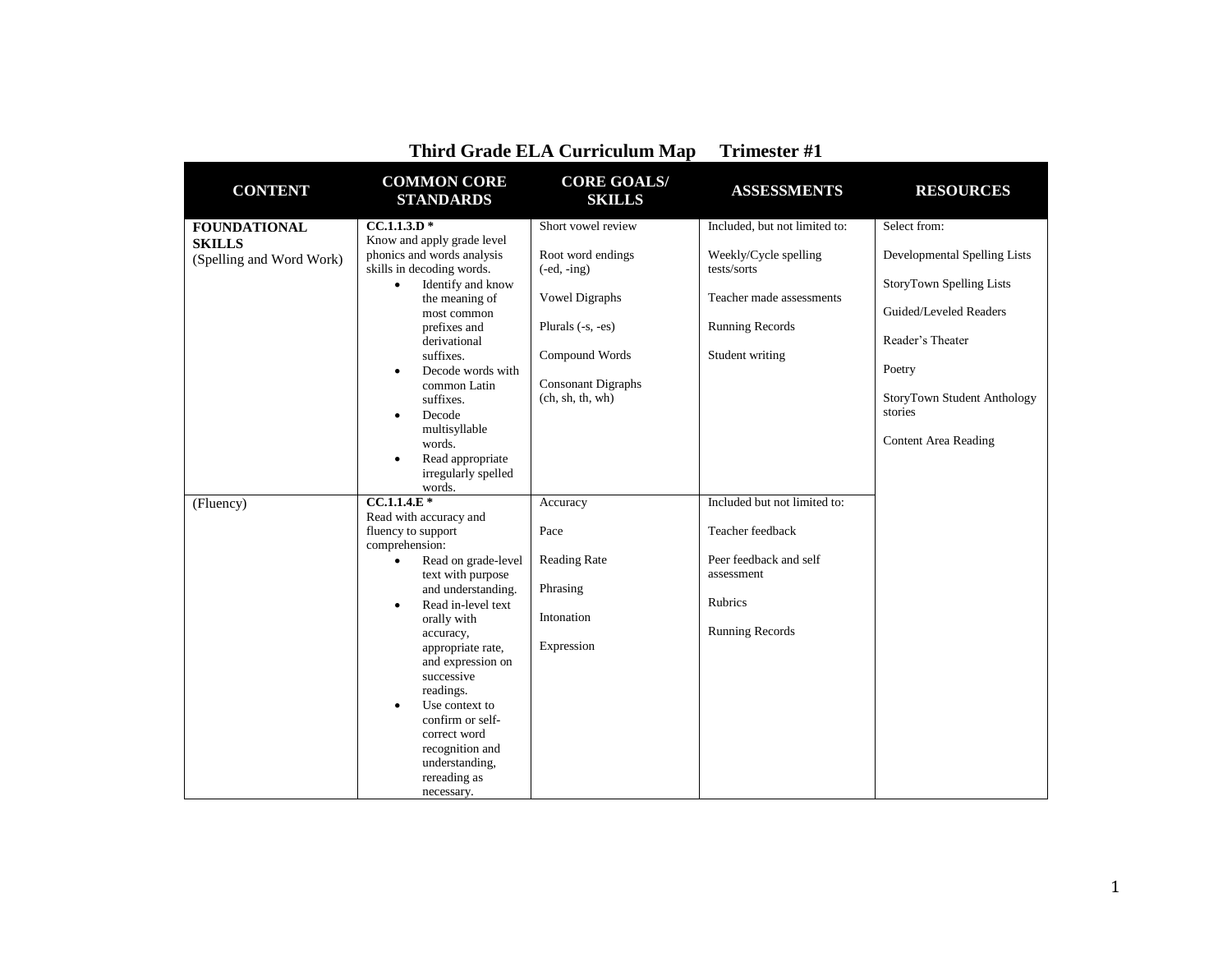| <b>CONTENT</b>                                                                                                                                                                                                 | <b>COMMON CORE</b><br><b>STANDARDS</b>                                                                                                                                                                                                                                                                                                                                                                                                                                                                                                                                                                                                                                                                                                                                                                                                                                                                             | <b>ELIGIBLE</b><br><b>CONTENT</b>                                                                                                                                                                                                                                                                                                                                                                                                                                                                                                                                                                                                                                                                                                                                                                         | <b>CORE GOALS/</b><br><b>SKILLS</b>                                                                                                                                                                                                                                                         | <b>ASSESSMENTS</b>                                                                                                                                                                                                                                                                                                                        | <b>RESOURCES</b>                                                                                                                                    |
|----------------------------------------------------------------------------------------------------------------------------------------------------------------------------------------------------------------|--------------------------------------------------------------------------------------------------------------------------------------------------------------------------------------------------------------------------------------------------------------------------------------------------------------------------------------------------------------------------------------------------------------------------------------------------------------------------------------------------------------------------------------------------------------------------------------------------------------------------------------------------------------------------------------------------------------------------------------------------------------------------------------------------------------------------------------------------------------------------------------------------------------------|-----------------------------------------------------------------------------------------------------------------------------------------------------------------------------------------------------------------------------------------------------------------------------------------------------------------------------------------------------------------------------------------------------------------------------------------------------------------------------------------------------------------------------------------------------------------------------------------------------------------------------------------------------------------------------------------------------------------------------------------------------------------------------------------------------------|---------------------------------------------------------------------------------------------------------------------------------------------------------------------------------------------------------------------------------------------------------------------------------------------|-------------------------------------------------------------------------------------------------------------------------------------------------------------------------------------------------------------------------------------------------------------------------------------------------------------------------------------------|-----------------------------------------------------------------------------------------------------------------------------------------------------|
| <b>READING</b><br><b>INFORMATIONAL</b><br><b>TEXT</b><br><b>Key Ideas and Details</b><br>Craft and Structure<br>Integration of Knowledge and<br>Ideas<br>Vocabulary Acquisition and<br>Use<br>Range of Reading | $CC.1.2.3.B*$<br>Ask and answer questions<br>about the text and make<br>inferences from text: refer to<br>text to support responses.<br>CC.1.2.3.E<br>Use text features and search<br>tools to locate and interpret<br>information.<br>$CC.1.2.3.F*$<br>Determine the meaning of<br>words and phrases as they are<br>used in grade level text,<br>distinguishing literal from<br>non-literal as well as shades<br>of meaning among related<br>words.<br>$CC.1.2.3.J*$<br>Acquire and use accurately<br>grade-appropriate<br>conversational, general,<br>academic, and domain-<br>specific words and phrases,<br>including those that signal<br>spatial and temporal<br>relationships.<br>$CCA.2.3.K*$<br>Determine or clarify the<br>meaning of unknown and<br>multiple-meaning words and<br>phrases based on grade-level<br>reading and content; choosing<br>flexibility from a range of<br>strategies and tools. | E03.B-K.1.1.1*<br>Answer questions to<br>demonstrate understanding<br>of a text, referring explicitly<br>to the text as the basis for<br>the answers.<br>E03.B-C.2.1.2<br>Use text features to locate<br>information relevant to a<br>given topic efficiently.<br>E03.B-V.4.1.1 *<br>Determine or clarify the<br>meaning of unknown words<br>and phrases based on grade<br>3 reading and content,<br>choosing flexibly from a<br>range of strategies.<br>Use context as a<br>$\bullet$<br>clue to the<br>meaning of a<br>word or phrase.<br>Determine the<br>$\bullet$<br>meaning of the<br>new word<br>formed when a<br>known affix is<br>added to a<br>known word.<br>Determine the<br>$\bullet$<br>meaning of<br>general<br>academic and<br>domain-specific<br>words and<br>phrases used in a<br>text. | Locate Information<br><b>Reading Strategies</b><br>(Use prior knowledge, make<br>predictions, monitor<br>comprehension, ask<br>questions, summarize)<br>Alphabetical Order<br>Using a Dictionary<br>Facts and Opinions<br><b>Figurative Language</b><br>(rhyme, rhythm,<br>personification) | Included, but not limited to:<br>StoryTown Comprehension<br>Skill/Strategy and Vocabulary<br>assessments<br><b>AR Ouizzes</b><br>Grade level chosen<br>Performance Task (1 per<br>trimester)<br>Grade level report card<br>assessments<br>Other assessments as<br>determined by the grade level<br>team.<br>Student projects with rubrics | Select from:<br>StoryTown Themes 1-6<br><b>Selected Paired Selections</b><br><b>Novels</b><br>Guided/Leveled Readers<br><b>Content Area Reading</b> |
|                                                                                                                                                                                                                |                                                                                                                                                                                                                                                                                                                                                                                                                                                                                                                                                                                                                                                                                                                                                                                                                                                                                                                    |                                                                                                                                                                                                                                                                                                                                                                                                                                                                                                                                                                                                                                                                                                                                                                                                           |                                                                                                                                                                                                                                                                                             |                                                                                                                                                                                                                                                                                                                                           |                                                                                                                                                     |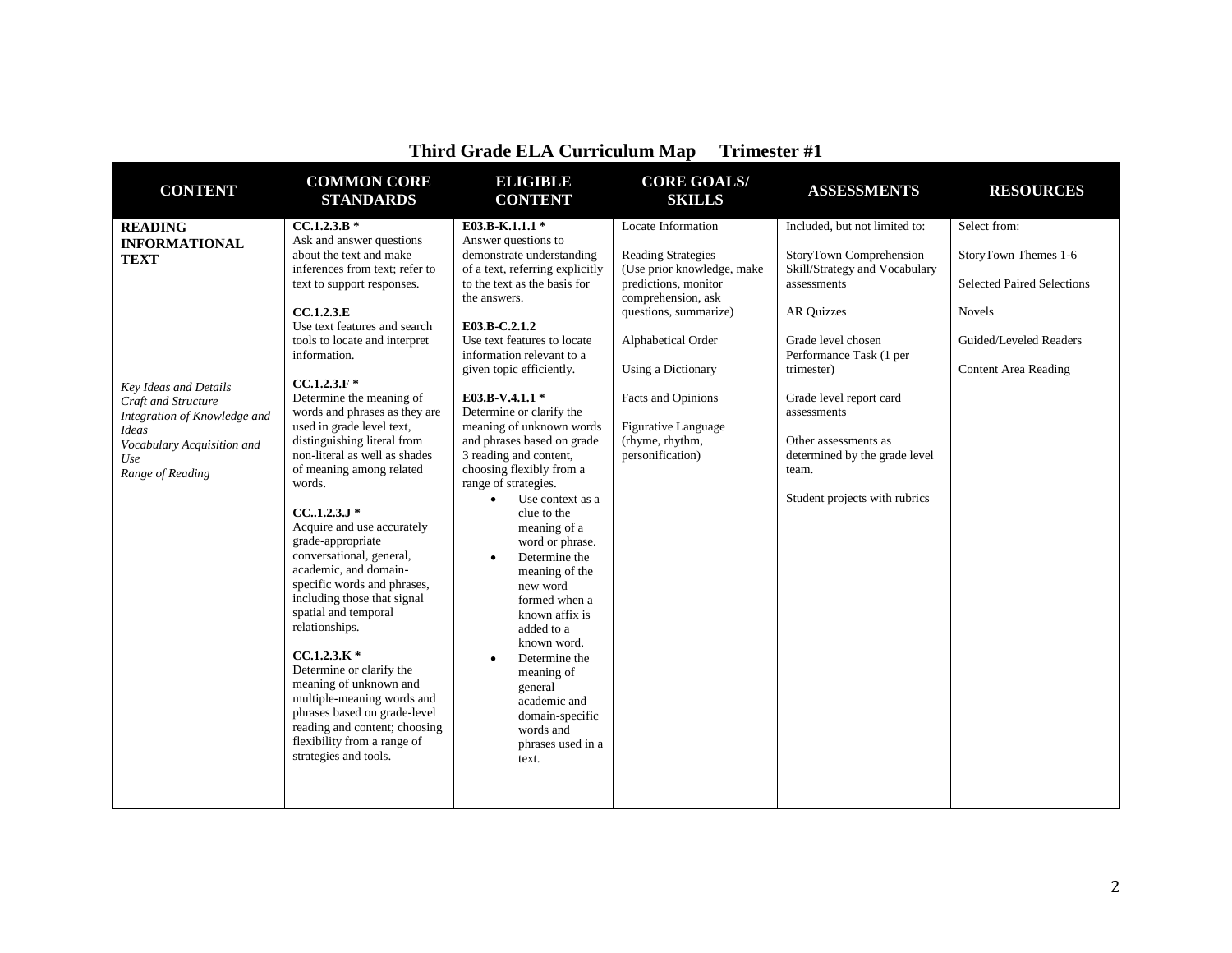| <b>READING</b><br><b>INFORMATIONAL</b><br><b>TEXT</b> (cont.) | E03.B-V.4.1.2 *<br>Demonstrate understandings<br>of word relationships and<br>nuances in word meanings.<br>Distinguish the<br>$\bullet$<br>literal and the<br>nonliteral<br>meanings of<br>words and<br>phrases in<br>context.<br>Distinguish<br>shades of<br>meaning among<br>related words. | Included, but not limited to:<br>StoryTown Comprehension<br>Skill/Strategy Vocabulary<br><b>AR Quizzes</b><br>Grade level chosen<br>Performance Task (1 per<br>trimester)<br>Grade level report card<br>assessments<br>Other assessments as<br>determined by the grade level<br>team.<br>Student projects with rubrics | Select from:<br>StoryTown Themes 1-6<br><b>Selected Paired Selections</b><br><b>Novels</b><br>Guided/Leveled Readers<br>Content Area Reading |
|---------------------------------------------------------------|-----------------------------------------------------------------------------------------------------------------------------------------------------------------------------------------------------------------------------------------------------------------------------------------------|------------------------------------------------------------------------------------------------------------------------------------------------------------------------------------------------------------------------------------------------------------------------------------------------------------------------|----------------------------------------------------------------------------------------------------------------------------------------------|
|---------------------------------------------------------------|-----------------------------------------------------------------------------------------------------------------------------------------------------------------------------------------------------------------------------------------------------------------------------------------------|------------------------------------------------------------------------------------------------------------------------------------------------------------------------------------------------------------------------------------------------------------------------------------------------------------------------|----------------------------------------------------------------------------------------------------------------------------------------------|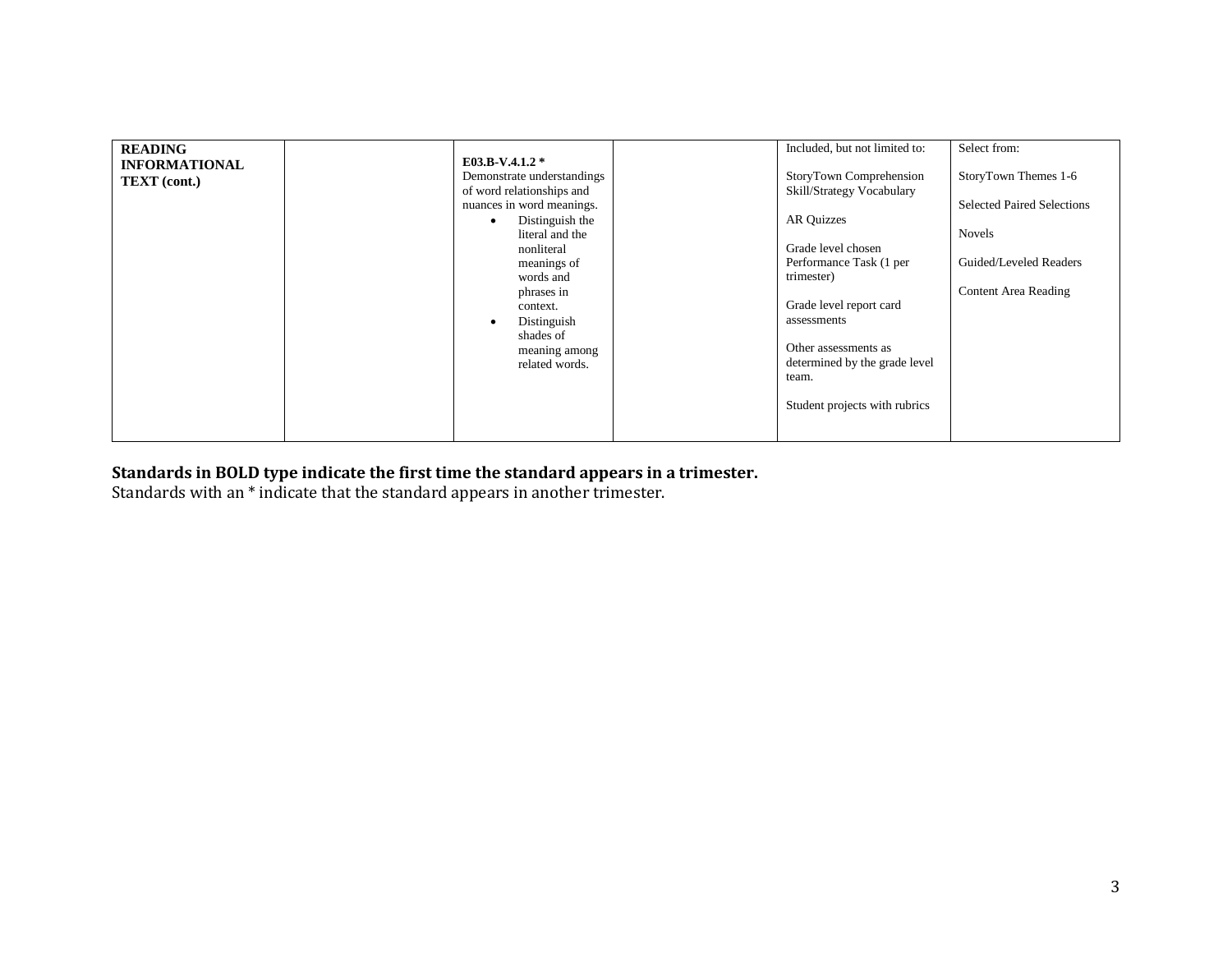| <b>CONTENT</b>                                      | <b>COMMON CORE</b><br><b>STANDARDS</b>        | <b>ELIGIBLE</b><br><b>CONTENT</b>                    | <b>CORE GOALS/</b><br><b>SKILLS</b> | <b>ASSESSMENTS</b>             | <b>RESOURCES</b>                  |
|-----------------------------------------------------|-----------------------------------------------|------------------------------------------------------|-------------------------------------|--------------------------------|-----------------------------------|
| <b>READING</b>                                      | CC.1.3.3.B                                    | E03.A-K.1.1.1                                        | Characters and setting              | Including, but not limited to: | Select from:                      |
| <b>LITERATURE</b>                                   | Ask and answer questions                      | Ask and answer questions to                          |                                     |                                |                                   |
|                                                     | about the text and make                       | demonstrate understanding                            | Graphic organizers                  | StoryTown Comprehension        | StoryTown Themes 1-6              |
|                                                     | inferences from text; refer to                | of a text referring explicitly                       |                                     | Skill/Strategy and Vocabulary  |                                   |
|                                                     | text to support responses.                    | to the text as the basis for                         | Synonyms, antonyms,                 | <b>Assessments</b>             | <b>Selected Paired Selections</b> |
|                                                     | CC.1.3.3.C                                    | the answers.                                         | homophones and                      | <b>AR Quizzes</b>              |                                   |
|                                                     | Describe characters in a story                | E03.A-K.1.1.3                                        | homographs                          |                                | <b>Novels</b>                     |
|                                                     | and explain how their actions                 | Describe characters in a                             | Facts and opinions                  | Grade level chosen             | Guided/Leveled Readers            |
|                                                     | contribute to the sequence of                 | story (e.g. their traits,                            |                                     | Performance Task (1 per        |                                   |
|                                                     | events.                                       | motivations, or feelings)                            | Figurative language                 | trimester)                     | <b>Content Area Reading</b>       |
|                                                     |                                               | and explain how their                                | (rhyme, rhythm,                     |                                |                                   |
|                                                     | CC.1.3.3.F                                    | actions contribute to the                            | personification)                    | Grade level report card        |                                   |
|                                                     | Determine the meaning of                      | sequence of events.                                  |                                     | assessments                    |                                   |
|                                                     | words and phrases as they are                 |                                                      | <b>Reading Strategies</b>           |                                |                                   |
|                                                     | used in grade level text,                     | E03.A-V.4.1.1                                        | (Use prior knowledge, make          | Other assessments as           |                                   |
|                                                     | distinguishing literal from                   | Determine or clarify the                             | predictions, monitor                | determined by the grade level  |                                   |
| Key Ideas and Details                               | non-literal meaning as well as                | meaning of unknown and                               | comprehension, ask                  | team.                          |                                   |
| Craft and Structure<br>Integration of Knowledge and | shades of meaning among                       | multiple-meaning words                               | questions, summarize)               |                                |                                   |
| <b>Ideas</b>                                        | related words.                                | and phrases based on grade<br>3 reading and content, |                                     | Student projects with rubrics  |                                   |
| Vocabulary Acquisition and                          | CC.1.3.3.I                                    | choosing flexibly from a                             |                                     |                                |                                   |
| Use                                                 | Determine or clarify the                      | range of strategies.                                 |                                     |                                |                                   |
| Range of Reading                                    | meaning of unknown and                        | Use context as a<br>$\bullet$                        |                                     |                                |                                   |
|                                                     | multiple-meaning words and                    | clue to the                                          |                                     |                                |                                   |
|                                                     | phrases based on grade 3                      | meaning of                                           |                                     |                                |                                   |
|                                                     | reading and content, choosing                 | words or                                             |                                     |                                |                                   |
|                                                     | flexibility from a range of                   | phrases.                                             |                                     |                                |                                   |
|                                                     | strategies and tools.                         | Determine the<br>$\bullet$                           |                                     |                                |                                   |
|                                                     |                                               | meaning of new                                       |                                     |                                |                                   |
|                                                     | CC.1.3.3.J                                    | words formed                                         |                                     |                                |                                   |
|                                                     | Acquire and use accurately                    | when a known                                         |                                     |                                |                                   |
|                                                     | grade-appropriate<br>conversational, general, | affix is added to                                    |                                     |                                |                                   |
|                                                     | academic, and domain-                         | a known word.                                        |                                     |                                |                                   |
|                                                     | specific words and phrases,                   | Use a known<br>$\bullet$                             |                                     |                                |                                   |
|                                                     | including those that signal                   | root words as a                                      |                                     |                                |                                   |
|                                                     |                                               |                                                      |                                     |                                |                                   |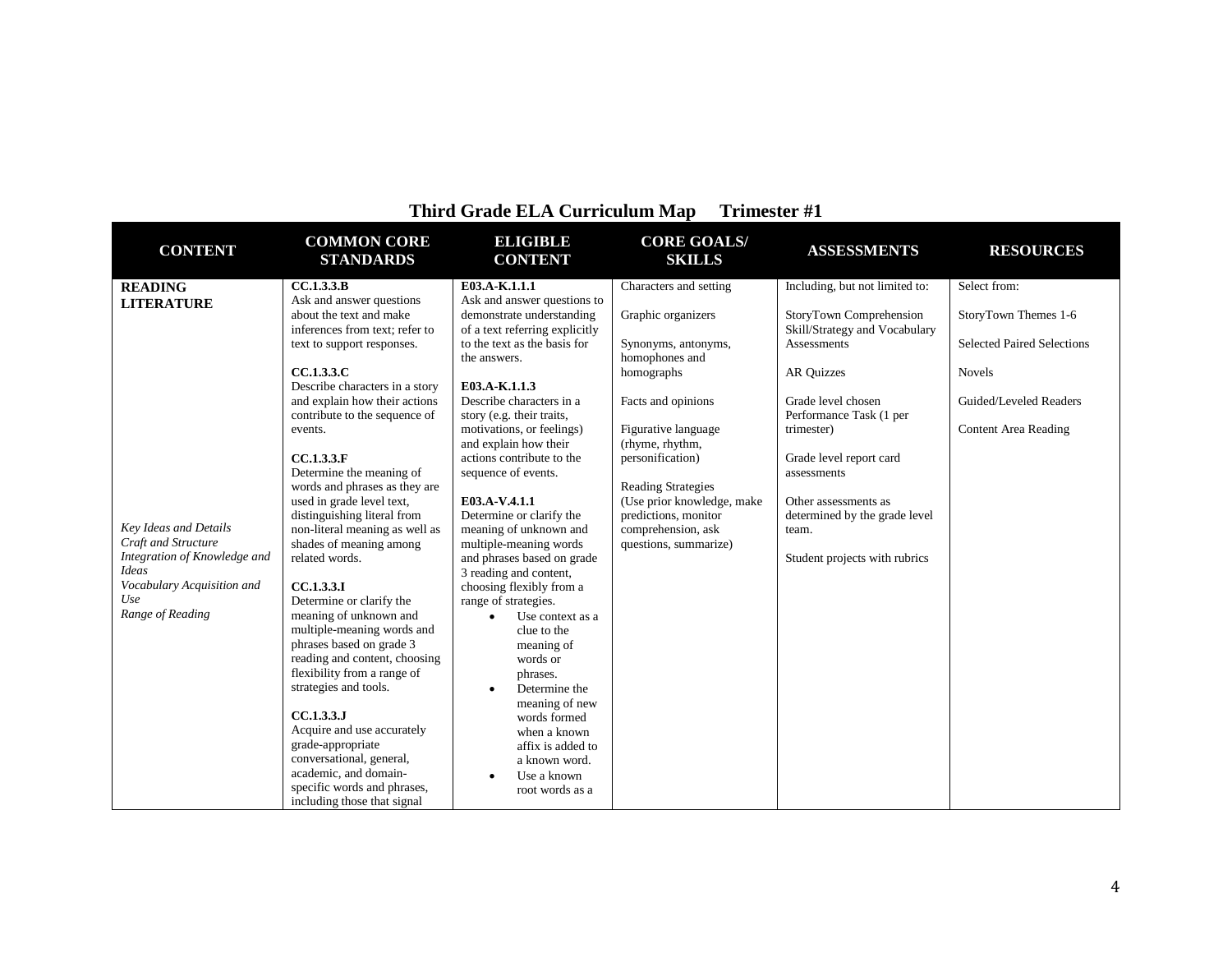| <b>READING</b><br><b>LITERATURE</b><br>(cont.) | spatial and temporal<br>relationships. | clue to the<br>meaning of an<br>unknown word<br>with the same<br>root.                                                                                                                                                                                                     | Including, but not limited to:<br>StoryTown Comprehension,<br>Skill/Strategy and Vocabulary<br>Assessments                                                                                                                    | Select from:<br>StoryTown Themes 1-6<br><b>Selected Paired Selections</b> |
|------------------------------------------------|----------------------------------------|----------------------------------------------------------------------------------------------------------------------------------------------------------------------------------------------------------------------------------------------------------------------------|-------------------------------------------------------------------------------------------------------------------------------------------------------------------------------------------------------------------------------|---------------------------------------------------------------------------|
|                                                |                                        | E03.A-V.4.1.2<br>Demonstrate understanding<br>of word relationships and<br>nuances in words meanings.<br>Distinguish the<br>literal and<br>nonliteral<br>meanings of<br>words and<br>phrases in<br>context.<br>Distinguish<br>shades of<br>meaning among<br>related words. | <b>AR Quizzes</b><br>Grade level chosen<br>Performance Task (1 per<br>trimester)<br>Grade level report card<br>assessments<br>Other assessments as<br>determined by the grade level<br>team.<br>Student projects with rubrics | <b>Novels</b><br>Guided/Leveled Readers<br><b>Content Area Reading</b>    |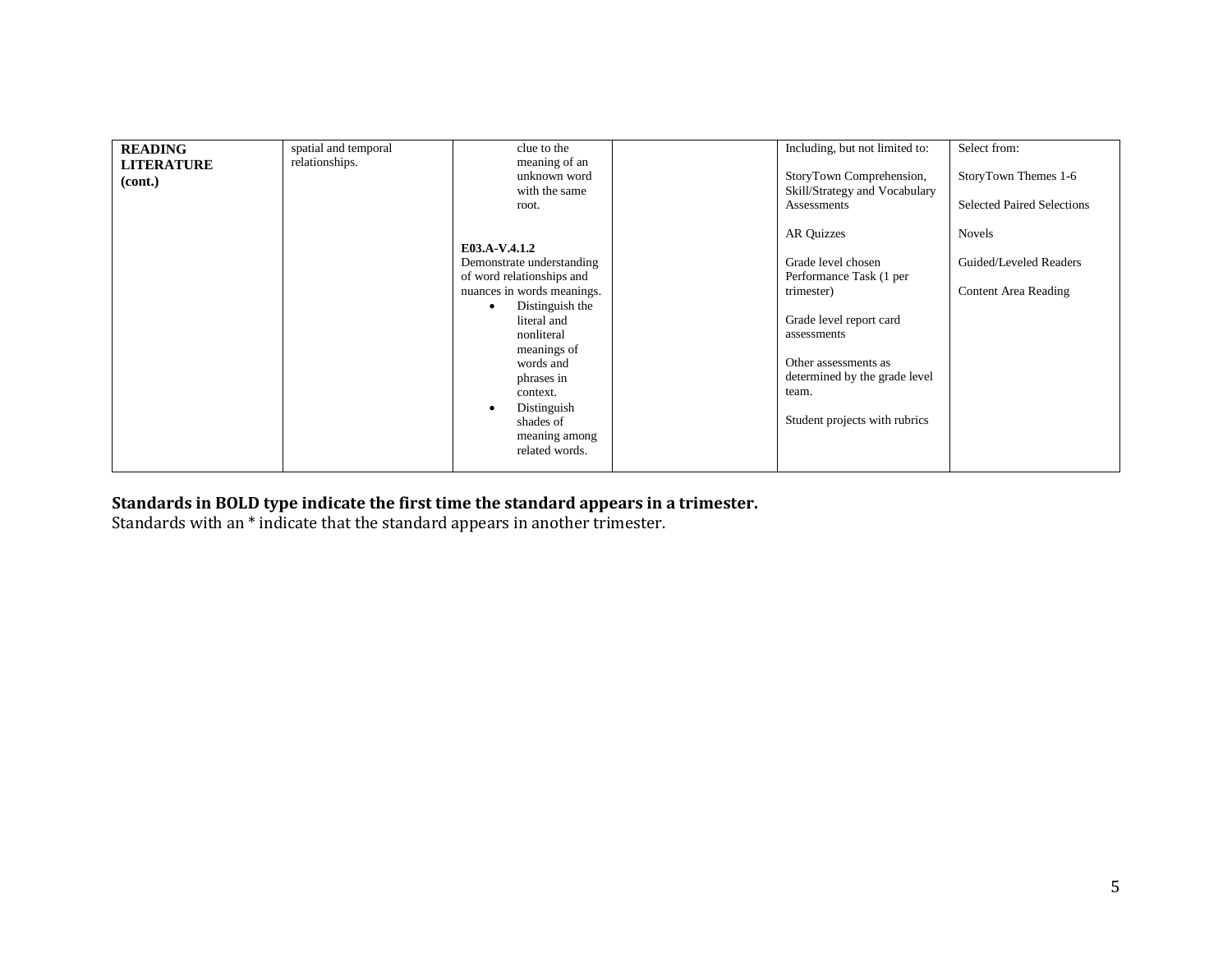| <b>CONTENT</b> | <b>COMMON CORE</b><br><b>STANDARDS</b>                                                                                                                                                                                                                                                                                                                                                                                                                                                                                                                                                                                                                                                                                                                                                                      | <b>ELIGIBLE</b><br><b>CONTENT</b>                                                                                                                                                                                                                                                                                                                                                                                                                                                                                                                                                                                                                                                                                                             | <b>CORE GOALS/</b><br><b>SKILLS</b>                                                                                                                                                                                                                                                                                                                                     | <b>ASSESSMENTS</b>                                                                                                                                                    | <b>RESOURCES</b>                                                                                                                                                                   |
|----------------|-------------------------------------------------------------------------------------------------------------------------------------------------------------------------------------------------------------------------------------------------------------------------------------------------------------------------------------------------------------------------------------------------------------------------------------------------------------------------------------------------------------------------------------------------------------------------------------------------------------------------------------------------------------------------------------------------------------------------------------------------------------------------------------------------------------|-----------------------------------------------------------------------------------------------------------------------------------------------------------------------------------------------------------------------------------------------------------------------------------------------------------------------------------------------------------------------------------------------------------------------------------------------------------------------------------------------------------------------------------------------------------------------------------------------------------------------------------------------------------------------------------------------------------------------------------------------|-------------------------------------------------------------------------------------------------------------------------------------------------------------------------------------------------------------------------------------------------------------------------------------------------------------------------------------------------------------------------|-----------------------------------------------------------------------------------------------------------------------------------------------------------------------|------------------------------------------------------------------------------------------------------------------------------------------------------------------------------------|
| <b>WRITING</b> | CC.1.4.3.M<br>Write narratives to develop<br>real or imagined experiences<br>or events using effective<br>technique, descriptive details,<br>and clear event sequence.<br>CC.1.,4.3.N<br>Establish a situation and<br>introduce a narrator and/or<br>characters.<br>CC.1.4.3.0<br>Use dialogue and descriptions<br>of actions, thoughts and<br>feelings to develop<br>experiences and events to<br>show the response of<br>characters to a situation.<br>CC.1.4.3.P<br>Organize an event sequence<br>that unfolds naturally, using<br>temporal words and phrases to<br>signal event order; provide a<br>sense of closure.<br>CC.1.4.3.0<br>Choose words and phrases for<br>effect.<br>CC.1.4.3.R<br>Demonstrate a grade<br>appropriate command of the<br>conventions of standard<br>English grammar, usage, | E03.C.1.3.1<br>Orient the reader by<br>establishing a situation and<br>introducing a narrator<br>and/or characters; organize<br>an event sequence that<br>unfolds naturally to support<br>the writer's purpose.<br>E03.C.1.3.2<br>Use descriptions of actions,<br>thoughts, feelings, and other<br>narrative techniques, such<br>as dialogue, to develop<br>experiences and events to<br>show the response of<br>characters to situations.<br>E03.C.1.3.3<br>Use temporal words and<br>phrases to signal event<br>order.<br>E03C.1.3.4<br>Provide a sense of closure.<br>E03.D.1.1.2<br>Form and use regular and<br>irregular plural nouns.<br>E03.D.1.1.3<br>Use abstract nouns.<br>E03D.1.2.1<br>Capitalize appropriate<br>words in titles. | <b>Building a Writing</b><br>Community<br>The Writing Process<br>Sequence of events<br>Time order words<br>Types of sentences<br>Complete and simple<br>subjects and predicates<br>Nouns (singular, plural,<br>common, proper)<br>Subject-verb agreement<br>Sentence capitalization and<br>punctuation<br>Commas in titles<br>Commas and quotation<br>marks in dialogue | Included, but not limited to:<br>Writing conferences<br>Teacher selected writing<br>samples<br>StoryTown grammar tests<br>Teacher made assessments<br>Student writing | Select from:<br>Being a Writer, Units 1 and 2<br>and Personal Narrative genre<br>Narrative writing materials<br>StoryTown Themes 1-6<br><b>HWOT</b><br>(Handwriting Without Tears) |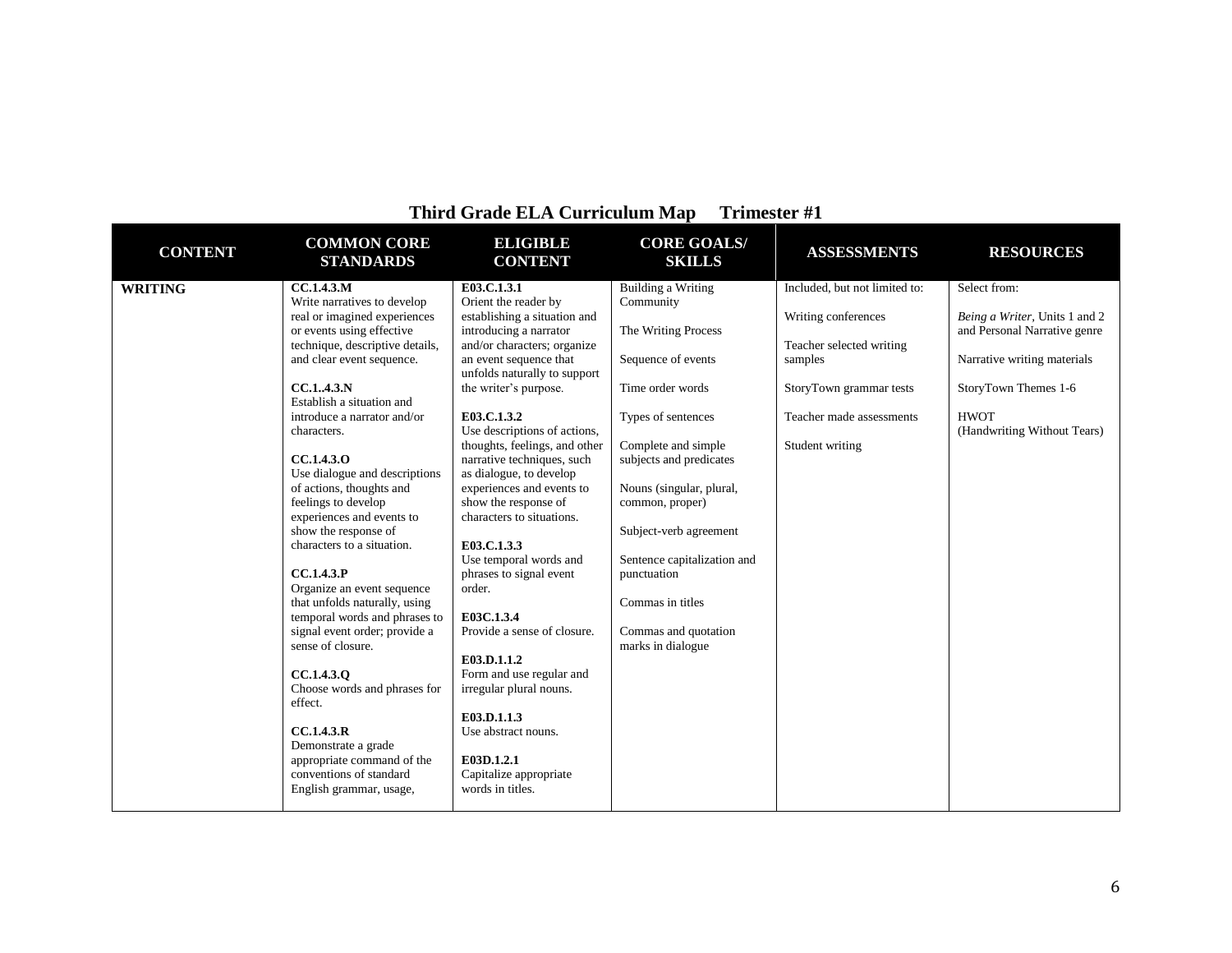|                | capitalization, punctuation,                                  | E03.C.1.2.1                                    |  |  |
|----------------|---------------------------------------------------------------|------------------------------------------------|--|--|
|                | and spelling.<br><b>CC.1.4.3.T</b>                            | Use commas and quotation<br>marks in dialogue. |  |  |
| <b>WRITING</b> | With guidance and support                                     |                                                |  |  |
| (cont.)        | from adults and peers, focus                                  | E03.D.1.2.5                                    |  |  |
|                | on a topic and strengthen                                     | Use conventional spelling                      |  |  |
|                | writing as needed by revising                                 | for high-frequency and                         |  |  |
|                | and editing.                                                  | other studied words and for                    |  |  |
|                |                                                               | adding suffixes to base                        |  |  |
|                | CC.1.4.3.X                                                    | words.                                         |  |  |
|                | Write routinely over extended<br>time frames and shorter time | E03.D.1.2.6                                    |  |  |
|                | frames for a range of                                         | Use spelling patterns and                      |  |  |
|                | discipline-specific tasks,                                    | generalizations in writing                     |  |  |
|                | purpose and audiences.                                        | words.                                         |  |  |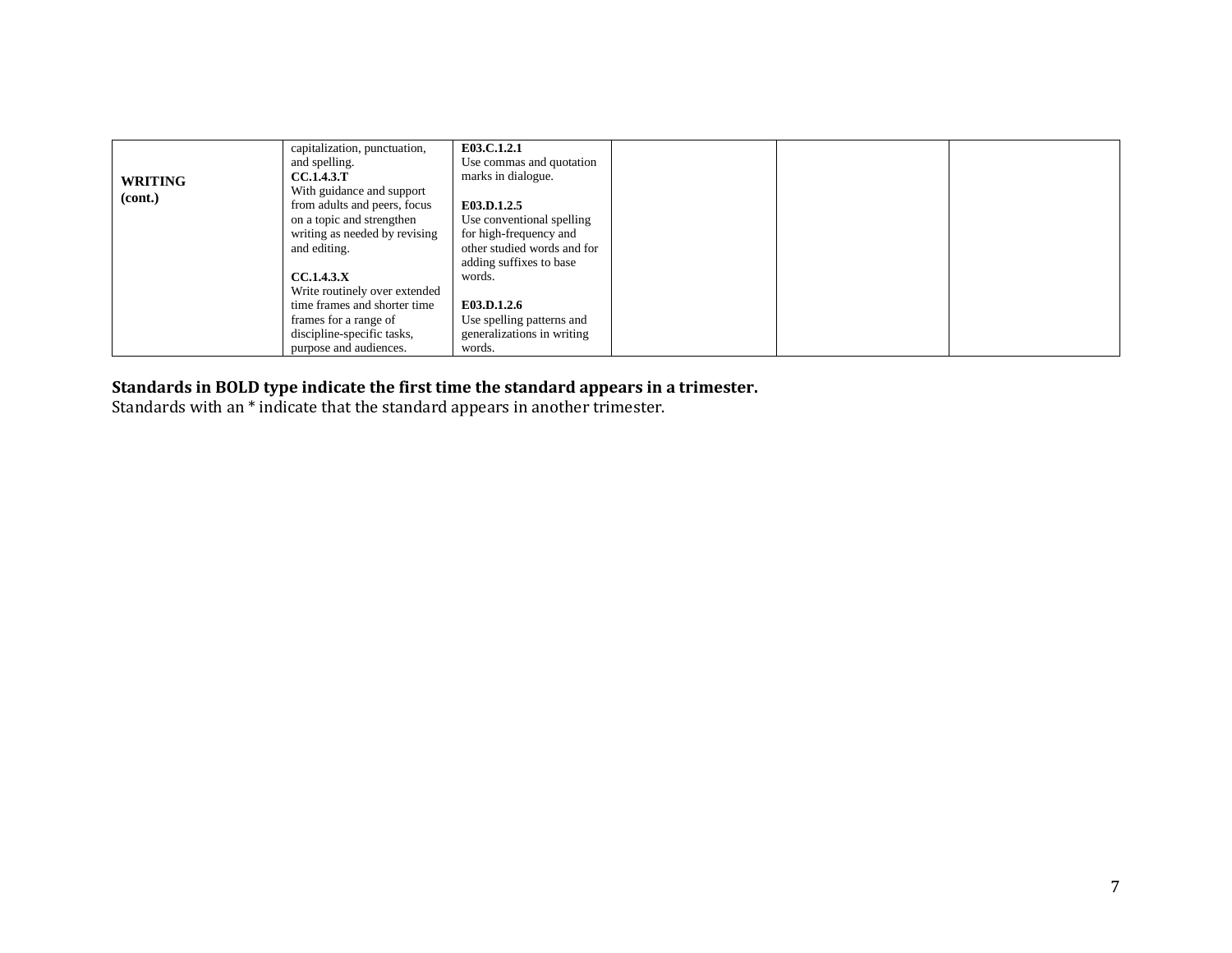|                                         | Third Grade ELA Curriculum Map                                                                                                                                                                                                                                                                                                                                                                                                                                                                                                                                                                                                                                                                             | 1 rimester #1                                                                                                                  |                                                                                                                                                       |                                                                                                                                                                  |
|-----------------------------------------|------------------------------------------------------------------------------------------------------------------------------------------------------------------------------------------------------------------------------------------------------------------------------------------------------------------------------------------------------------------------------------------------------------------------------------------------------------------------------------------------------------------------------------------------------------------------------------------------------------------------------------------------------------------------------------------------------------|--------------------------------------------------------------------------------------------------------------------------------|-------------------------------------------------------------------------------------------------------------------------------------------------------|------------------------------------------------------------------------------------------------------------------------------------------------------------------|
| <b>CONTENT</b>                          | <b>COMMON CORE</b><br><b>STANDARDS</b>                                                                                                                                                                                                                                                                                                                                                                                                                                                                                                                                                                                                                                                                     | <b>CORE GOALS/</b><br><b>SKILLS</b>                                                                                            | <b>ASSESSMENTS</b>                                                                                                                                    | <b>RESOURCES</b>                                                                                                                                                 |
| <b>SPEAKING AND</b><br><b>LISTENING</b> | CC.1.5.3.A<br>Engage effectively in a range<br>of collaborative discussions on<br>grade level topics and texts,<br>building on others' ideas<br>expressing their own clearly.<br>E03.1.5.3.C<br>Ask and answer questions<br>about information from a<br>speaker, offering appropriate<br>detail.<br>CC.1.5.3.D<br>Report on a topic or text, tell a<br>story or recount and<br>experience with appropriate<br>facts and relevant, descriptive<br>details; speak clearly with<br>adequate volume, appropriate<br>pacing, and clear<br>pronunciation.<br>CCA.5.3.E<br>Speak in complete sentences<br>when appropriate to task and<br>situation in order to provide<br>requested details or<br>clarification. | Discussion skills<br>Presentation skills<br>Retell/Paraphrase/Summarize<br>Listening skills<br>Ask questions<br>Use technology | Included, but not limited to:<br><b>Rubrics</b><br>Peer feedback<br>Being a Writer Social Skills<br>assessments<br>Being a Writer Class<br>assessment | Select from:<br>StoryTown Themes 1-6<br>Selected Paired Selections<br><b>Novels</b><br>Guided/Leveled Readers<br>Readers' Theater<br><b>Content Area Reading</b> |

**Standards in BOLD type indicate the first time the standard appears in a trimester.**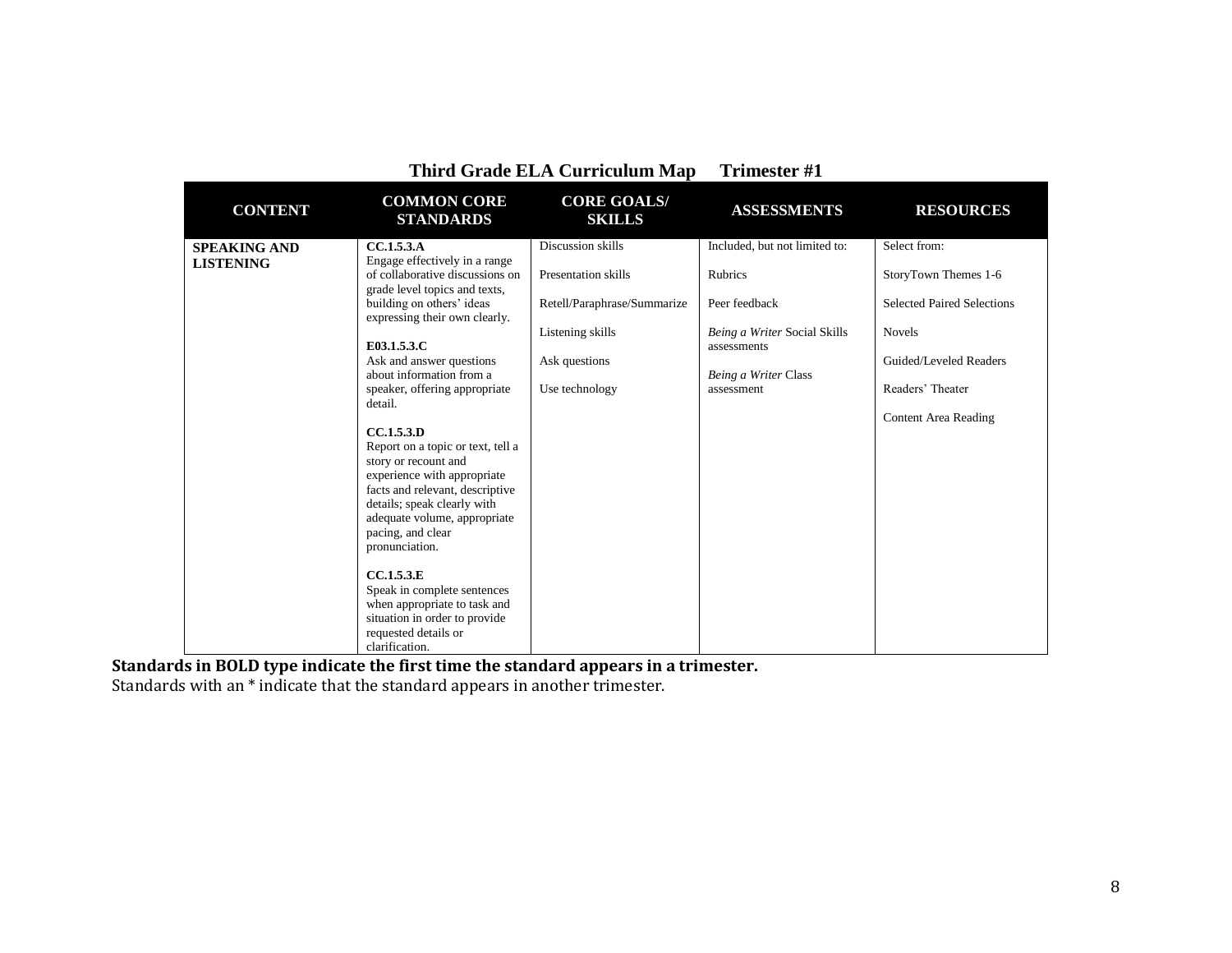|                                                                  | THILU GLAUC ELA CULLICULUM MAP                                                                                                                                                                                                                                                                                                                                                     | <b>ITHESICI</b> $\pi$                                                                                                                                                                    |                                                                                                                                                |                                                                                                     |
|------------------------------------------------------------------|------------------------------------------------------------------------------------------------------------------------------------------------------------------------------------------------------------------------------------------------------------------------------------------------------------------------------------------------------------------------------------|------------------------------------------------------------------------------------------------------------------------------------------------------------------------------------------|------------------------------------------------------------------------------------------------------------------------------------------------|-----------------------------------------------------------------------------------------------------|
| <b>CONTENT</b>                                                   | <b>COMMON CORE</b><br><b>STANDARDS</b>                                                                                                                                                                                                                                                                                                                                             | <b>CORE GOALS/</b><br><b>SKILLS</b>                                                                                                                                                      | <b>ASSESSMENTS</b>                                                                                                                             | <b>RESOURCES</b>                                                                                    |
| <b>FOUNDATIONAL</b><br><b>SKILLS</b><br>(Spelling and Word Work) | $CC.1.1.3.D*$<br>Know and apply grade level<br>phonics and word analysis<br>skills in decoding words.<br>Identify and know<br>$\bullet$<br>the meaning of<br>most common                                                                                                                                                                                                           | <b>Consonant Digraphs</b><br><b>Vowel Digraphs</b><br>Compound words<br>Diphthongs                                                                                                       | Included, but not limited to:<br>Weekly/Cycle spelling<br>tests/sorts<br>Teacher made assessments                                              | Select from:<br>Developmental spelling lists<br>StoryTown spelling lists<br>Guided/Leveled Readers  |
|                                                                  | prefixes and<br>derivational<br>suffixes.<br>Decode words with<br>$\bullet$<br>common Latin<br>suffixes.<br>Decode<br>$\bullet$<br>multisyllable<br>words.<br>Read grade-<br>$\bullet$<br>appropriate<br>irregularly spelled<br>words.                                                                                                                                             | <b>Consonant Blends</b><br><b>R-Controlled Vowels</b><br>Suffixes (-est, -ly, -ful, -less, -<br>ible, -able, -or, -ness, -ment)<br>Prefixes (un-, re-, dis-, pre-,<br>$in-, mis-, non-)$ | <b>Running Records</b><br>Student writing                                                                                                      | Readers' Theater<br>Poetry<br>StoryTown Student Anthology<br>stories<br><b>Content Area Reading</b> |
| (Fluency)                                                        | $CC.1.1.3.E*$<br>Read with accuracy and<br>fluency to support<br>comprehension:<br>Read on-level text<br>$\bullet$<br>with purpose and<br>understanding.<br>Read on-level text<br>$\bullet$<br>orally with<br>accuracy,<br>appropriate rate,<br>and expression on<br>successive<br>readings.<br>Use context to<br>$\bullet$<br>confirm or self-<br>correct word<br>recognition and | Accuracy<br>Pace<br><b>Reading Rate</b><br>Phrasing<br>Intonation<br>Expression                                                                                                          | Included, but not limited to:<br>Weekly/Cycle spelling<br>tests/sorts<br>Teacher made assessments<br><b>Running Records</b><br>Student writing |                                                                                                     |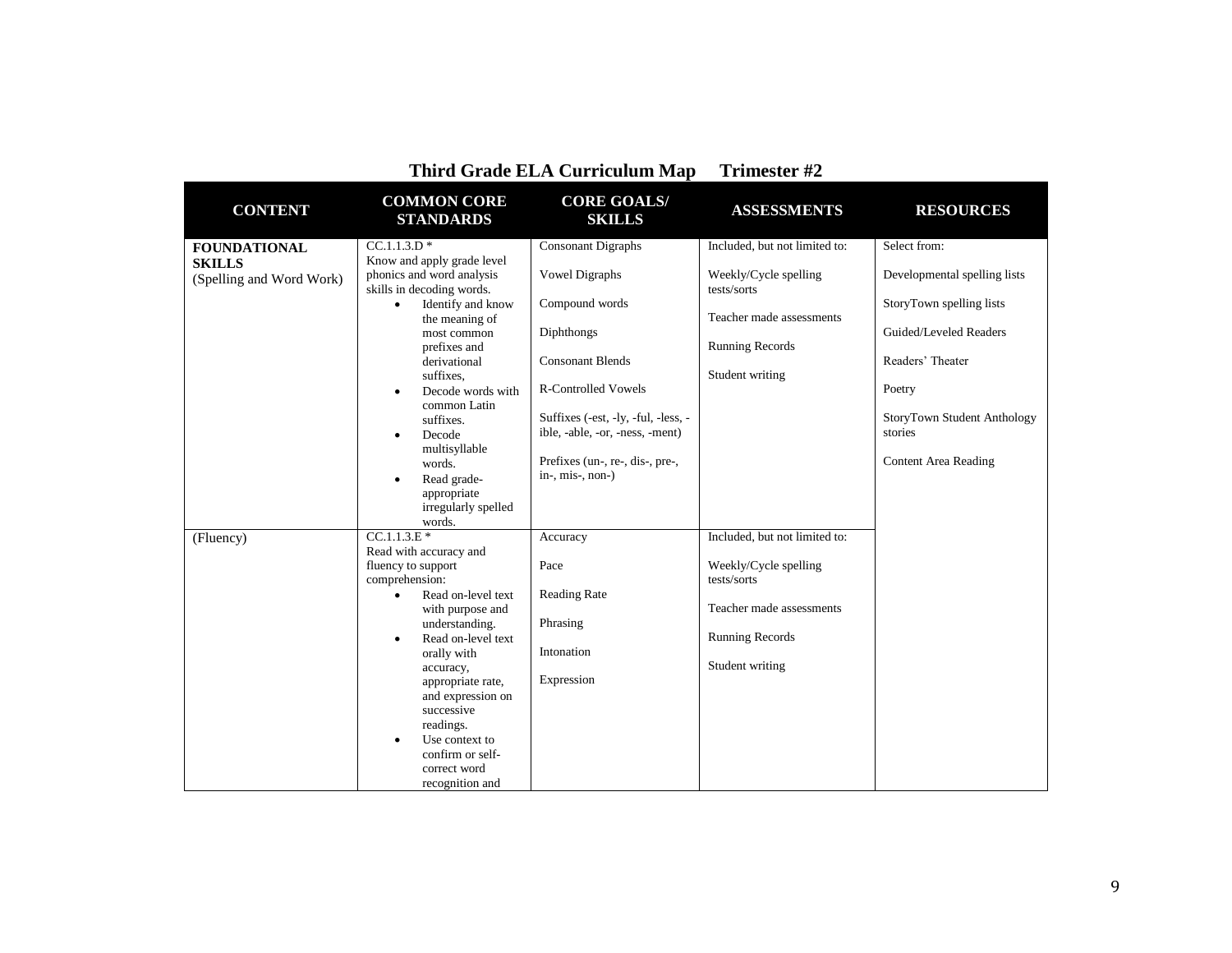| understanding, and<br>rereading. |  |  |
|----------------------------------|--|--|
|                                  |  |  |
|                                  |  |  |
|                                  |  |  |

| <b>CONTENT</b>                                                                                                                                                                                                        | <b>COMMON CORE</b><br><b>STANDARDS</b>                                                                                                                                                                                                                                                                                                                                                                                                                                                                                                                                                                                                                 | <b>ELIGIBLE</b><br><b>CONTENT</b>                                                                                                                                                                                                                                                                                                                                                                                                                                                                                                                                                                                                                         | <b>CORE GOALS/</b><br><b>SKILLS</b>                                                                                                                                                                                                                                                                         | <b>ASSESSMENTS</b>                                                                                                                                                                                                                                                                                                                       | <b>RESOURCES</b>                                                                                                                                    |
|-----------------------------------------------------------------------------------------------------------------------------------------------------------------------------------------------------------------------|--------------------------------------------------------------------------------------------------------------------------------------------------------------------------------------------------------------------------------------------------------------------------------------------------------------------------------------------------------------------------------------------------------------------------------------------------------------------------------------------------------------------------------------------------------------------------------------------------------------------------------------------------------|-----------------------------------------------------------------------------------------------------------------------------------------------------------------------------------------------------------------------------------------------------------------------------------------------------------------------------------------------------------------------------------------------------------------------------------------------------------------------------------------------------------------------------------------------------------------------------------------------------------------------------------------------------------|-------------------------------------------------------------------------------------------------------------------------------------------------------------------------------------------------------------------------------------------------------------------------------------------------------------|------------------------------------------------------------------------------------------------------------------------------------------------------------------------------------------------------------------------------------------------------------------------------------------------------------------------------------------|-----------------------------------------------------------------------------------------------------------------------------------------------------|
| <b>READING</b><br><b>INFORMATIONAL</b><br><b>TEXT</b><br><b>Key Ideas and Details</b><br>Craft and Structure<br>Integration of Knowledge and<br><b>Ideas</b><br>Vocabulary Acquisition and<br>Use<br>Range of Reading | CC.1.2.3.A<br>Determine the main idea if a<br>text; recount the key details<br>and explain how they support<br>the main idea.<br>$CC.1.2.3.B*$<br>Ask and answer questions<br>about the text and make<br>inferences from text; refer to<br>text to support responses.<br>$CC.1.2.3.F*$<br>Determine the meaning of<br>words and phrases as they are<br>used in grade level text,<br>distinguishing literal from<br>non-literal meaning as well as<br>shades of meaning among<br>related words.<br>CC.1.2.3.G<br>Use information gained from<br>the text features to<br>demonstrate understanding of<br>a text.<br>CC.1.2.3.H<br>Describe how an author | E03.B-K.1.1.1<br>Answer questions to<br>demonstrate understanding<br>of a text, referring explicitly<br>to the text as the basis for<br>the answers.<br>E03.B-K.1.1.2<br>Determine the main idea of<br>a text; recount the key<br>details and explain how they<br>support the main idea.<br>E03.B-V.4.1.1 *<br>Determine or clarify the<br>meaning of unknown and<br>multiple-meaning words<br>and phrases based on grade<br>3 reading and content,<br>choosing flexibly from a<br>range of strategies.<br>Use context as a<br>$\bullet$<br>clue to the<br>meaning of<br>words or<br>phrases.<br>Determine the<br>$\bullet$<br>meaning of the<br>new word | Main Idea and Details<br>Summarize<br>Facts and Opinions<br>Author's Purpose<br><b>Figurative Language</b><br>(rhyme, rhythm,<br>personification)<br>Compare and Contrast<br><b>Reading Strategies</b><br>(Use prior knowledge, make<br>predictions, monitor<br>comprehension, ask<br>questions, summarize) | Included, but not limited to:<br>StoryTown Comprehension<br>Skill/Strategy and Vocabulary<br>assessments<br><b>AR Quizzes</b><br>Grade level chosen<br>Performance Task (1 per<br>trimester)<br>Grade level report card<br>assessments<br>Other assessments as<br>determined by the grade level<br>team.<br>Student projects and rubrics | Select from:<br>StoryTown Themes 1-6<br><b>Selected Paired Selections</b><br><b>Novels</b><br>Guided/Leveled Readers<br><b>Content Area Reading</b> |
|                                                                                                                                                                                                                       | connects sentences and                                                                                                                                                                                                                                                                                                                                                                                                                                                                                                                                                                                                                                 | formed when a<br>known affix is                                                                                                                                                                                                                                                                                                                                                                                                                                                                                                                                                                                                                           |                                                                                                                                                                                                                                                                                                             |                                                                                                                                                                                                                                                                                                                                          |                                                                                                                                                     |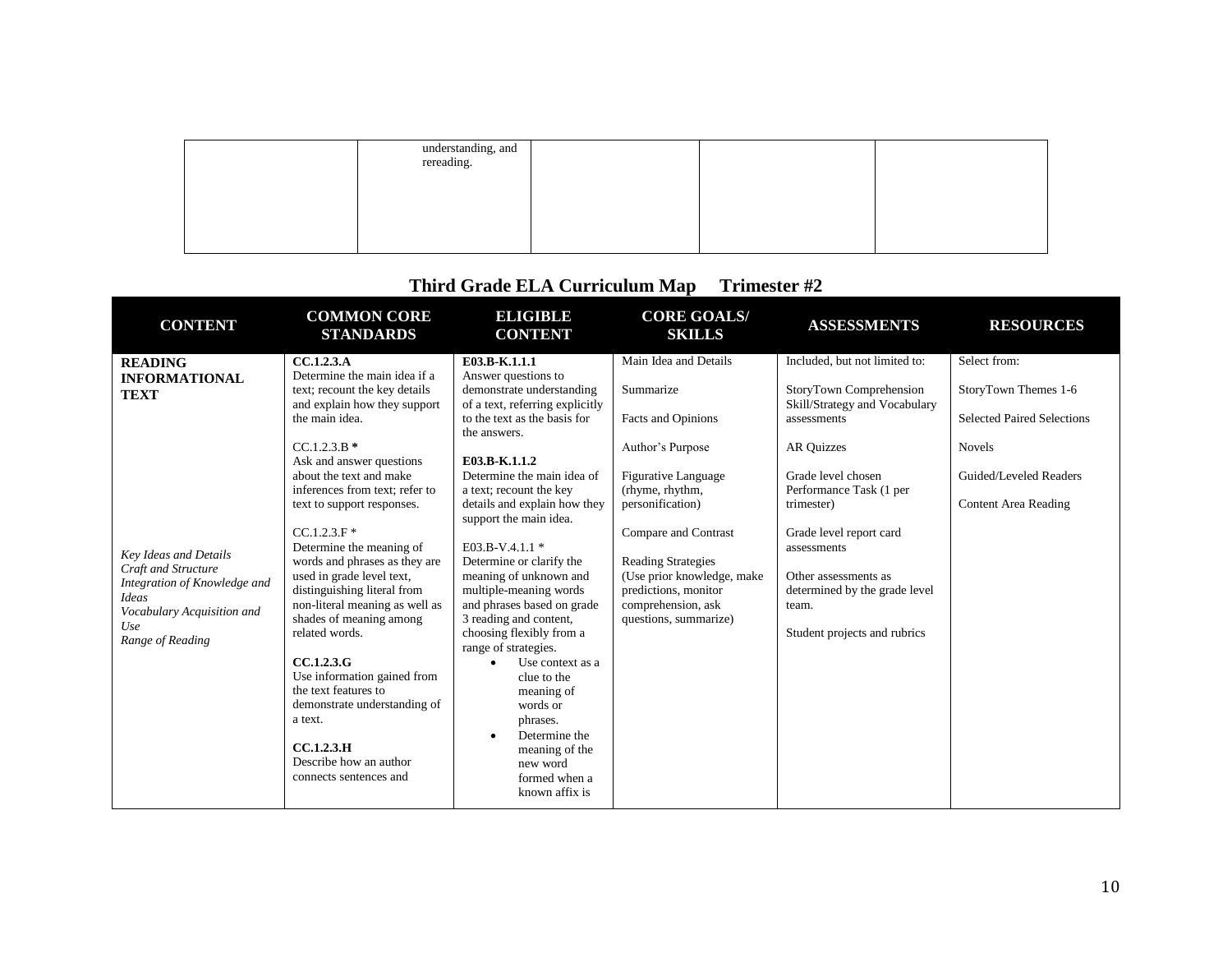|                                                                  | paragraphs in a text to support<br>particular points.<br>$CC.1.2.3J*$                                                                                                                                       | added to a<br>known word.<br>Determine the<br>$\bullet$                                                                                                                                                                                                                                                                                                                                                                                                                                                                              |                                                                                                                                                                           |                                                                                                                                                                                                                                                                                                                                          |                                                                                                                                                     |
|------------------------------------------------------------------|-------------------------------------------------------------------------------------------------------------------------------------------------------------------------------------------------------------|--------------------------------------------------------------------------------------------------------------------------------------------------------------------------------------------------------------------------------------------------------------------------------------------------------------------------------------------------------------------------------------------------------------------------------------------------------------------------------------------------------------------------------------|---------------------------------------------------------------------------------------------------------------------------------------------------------------------------|------------------------------------------------------------------------------------------------------------------------------------------------------------------------------------------------------------------------------------------------------------------------------------------------------------------------------------------|-----------------------------------------------------------------------------------------------------------------------------------------------------|
| <b>READING</b><br><b>INFORMATIONAL</b><br><b>TEXT</b><br>(cont.) | Acquire and use accurately<br>grade-appropriate<br>conversational, general<br>academic, and domain-<br>specific words and phrases,<br>including those that signal<br>spatial and temporal<br>relationships. | meaning of<br>general<br>academic and<br>domain-specific<br>words and<br>phrases used in a<br>text.<br>Use a known<br>$\bullet$<br>root word as a<br>clue to the<br>meaning of an<br>unknown word<br>with the same<br>root.<br>E03.B-V.4.1.2 *<br>Demonstrate understanding<br>of word relationships and<br>nuances in word meanings.<br>Distinguish the<br>$\bullet$<br>literal and<br>nonliteral<br>meanings of<br>words and<br>phrases in<br>context.<br>Distinguish<br>$\bullet$<br>shades of<br>meaning among<br>related words. | Main Idea and Details<br>Summarize<br>Facts and Opinions<br>Author's Purpose<br><b>Figurative Language</b><br>(rhyme, rhythm,<br>personification)<br>Compare and Contrast | Included, but not limited to:<br>StoryTown Comprehension<br>Skill/Strategy and Vocabulary<br>assessments<br><b>AR Quizzes</b><br>Grade level chosen<br>Performance Task (1 per<br>trimester)<br>Grade level report card<br>assessments<br>Other assessments as<br>determined by the grade level<br>team.<br>Student projects and rubrics | Select from:<br>StoryTown Themes 1-6<br><b>Selected Paired Selections</b><br><b>Novels</b><br>Guided/Leveled Readers<br><b>Content Area Reading</b> |
|                                                                  |                                                                                                                                                                                                             | E03.B-C.3.1.1<br>Describe the logical<br>connection between<br>particular sentences and<br>paragraphs to support<br>specific points in the text<br>(e.g. comparison,<br>cause/effect,<br>first/second/third in a                                                                                                                                                                                                                                                                                                                     |                                                                                                                                                                           |                                                                                                                                                                                                                                                                                                                                          |                                                                                                                                                     |
|                                                                  |                                                                                                                                                                                                             | sequence)                                                                                                                                                                                                                                                                                                                                                                                                                                                                                                                            |                                                                                                                                                                           |                                                                                                                                                                                                                                                                                                                                          |                                                                                                                                                     |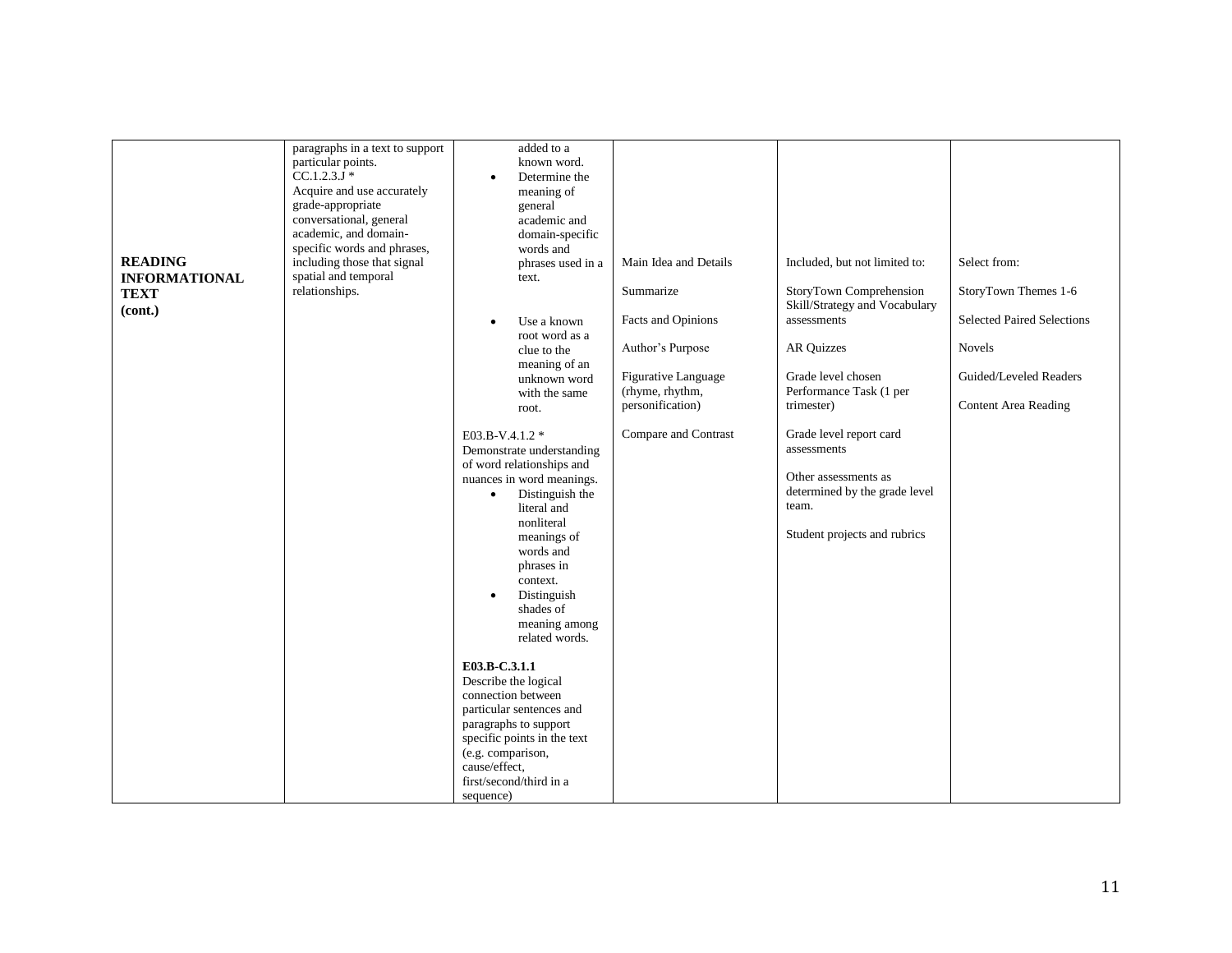|  | E03.B-C.3.1.3<br>Use information gained<br>from illustrations, maps,                 |  |  |
|--|--------------------------------------------------------------------------------------|--|--|
|  | photographs, and the words<br>in a text to demonstrate<br>understanding of the text. |  |  |

| <b>COMMON CORE</b><br><b>STANDARDS</b> | <b>ELIGIBLE</b><br><b>CONTENT</b>                                                                                                                                                                                                                                                                                                                                                                                                                      | <b>CORE GOALS/</b><br><b>SKILLS</b>                                                                                                                                                                                                                                                                                                                                                                                                                                                                                                            | <b>ASSESSMENTS</b>                                                                                                               | <b>RESOURCES</b>                                                                                                                                                                                                                  |
|----------------------------------------|--------------------------------------------------------------------------------------------------------------------------------------------------------------------------------------------------------------------------------------------------------------------------------------------------------------------------------------------------------------------------------------------------------------------------------------------------------|------------------------------------------------------------------------------------------------------------------------------------------------------------------------------------------------------------------------------------------------------------------------------------------------------------------------------------------------------------------------------------------------------------------------------------------------------------------------------------------------------------------------------------------------|----------------------------------------------------------------------------------------------------------------------------------|-----------------------------------------------------------------------------------------------------------------------------------------------------------------------------------------------------------------------------------|
| CC.1.3.3. A                            | E03.A-K.1.1.2                                                                                                                                                                                                                                                                                                                                                                                                                                          | Main Idea and Details                                                                                                                                                                                                                                                                                                                                                                                                                                                                                                                          | Included, but not limited to:                                                                                                    | Select from:                                                                                                                                                                                                                      |
| Determine the central                  | Recount poems, dramas, or                                                                                                                                                                                                                                                                                                                                                                                                                              |                                                                                                                                                                                                                                                                                                                                                                                                                                                                                                                                                |                                                                                                                                  |                                                                                                                                                                                                                                   |
| message, lesson, or moral in           |                                                                                                                                                                                                                                                                                                                                                                                                                                                        | Summarize                                                                                                                                                                                                                                                                                                                                                                                                                                                                                                                                      | StoryTown Comprehension                                                                                                          | StoryTown Themes 1-6                                                                                                                                                                                                              |
|                                        |                                                                                                                                                                                                                                                                                                                                                                                                                                                        |                                                                                                                                                                                                                                                                                                                                                                                                                                                                                                                                                |                                                                                                                                  |                                                                                                                                                                                                                                   |
|                                        | the central message, lesson,                                                                                                                                                                                                                                                                                                                                                                                                                           |                                                                                                                                                                                                                                                                                                                                                                                                                                                                                                                                                |                                                                                                                                  | <b>Selected Paired Selections</b>                                                                                                                                                                                                 |
| CC.1.3.3.C                             | or morals and explain how it                                                                                                                                                                                                                                                                                                                                                                                                                           | Author's Purpose                                                                                                                                                                                                                                                                                                                                                                                                                                                                                                                               | <b>AR Quizzes</b>                                                                                                                | <b>Novels</b>                                                                                                                                                                                                                     |
| Describe characters in a story         | is conveyed through key                                                                                                                                                                                                                                                                                                                                                                                                                                |                                                                                                                                                                                                                                                                                                                                                                                                                                                                                                                                                |                                                                                                                                  |                                                                                                                                                                                                                                   |
| and explain how their actions          | details in the text.                                                                                                                                                                                                                                                                                                                                                                                                                                   |                                                                                                                                                                                                                                                                                                                                                                                                                                                                                                                                                | Grade level chosen                                                                                                               | Guided/Leveled Readers                                                                                                                                                                                                            |
|                                        |                                                                                                                                                                                                                                                                                                                                                                                                                                                        |                                                                                                                                                                                                                                                                                                                                                                                                                                                                                                                                                |                                                                                                                                  |                                                                                                                                                                                                                                   |
| events.                                |                                                                                                                                                                                                                                                                                                                                                                                                                                                        |                                                                                                                                                                                                                                                                                                                                                                                                                                                                                                                                                |                                                                                                                                  | <b>Content Area Reading</b>                                                                                                                                                                                                       |
|                                        |                                                                                                                                                                                                                                                                                                                                                                                                                                                        |                                                                                                                                                                                                                                                                                                                                                                                                                                                                                                                                                |                                                                                                                                  |                                                                                                                                                                                                                                   |
|                                        |                                                                                                                                                                                                                                                                                                                                                                                                                                                        |                                                                                                                                                                                                                                                                                                                                                                                                                                                                                                                                                |                                                                                                                                  |                                                                                                                                                                                                                                   |
|                                        |                                                                                                                                                                                                                                                                                                                                                                                                                                                        |                                                                                                                                                                                                                                                                                                                                                                                                                                                                                                                                                |                                                                                                                                  |                                                                                                                                                                                                                                   |
|                                        |                                                                                                                                                                                                                                                                                                                                                                                                                                                        |                                                                                                                                                                                                                                                                                                                                                                                                                                                                                                                                                |                                                                                                                                  |                                                                                                                                                                                                                                   |
|                                        |                                                                                                                                                                                                                                                                                                                                                                                                                                                        |                                                                                                                                                                                                                                                                                                                                                                                                                                                                                                                                                |                                                                                                                                  |                                                                                                                                                                                                                                   |
| describe how each successive           |                                                                                                                                                                                                                                                                                                                                                                                                                                                        |                                                                                                                                                                                                                                                                                                                                                                                                                                                                                                                                                |                                                                                                                                  |                                                                                                                                                                                                                                   |
| part builds upon earlier               | E03.A-C.3.1.1                                                                                                                                                                                                                                                                                                                                                                                                                                          | <b>Reading Strategies</b>                                                                                                                                                                                                                                                                                                                                                                                                                                                                                                                      |                                                                                                                                  |                                                                                                                                                                                                                                   |
| sections.                              | Compare and contrast the                                                                                                                                                                                                                                                                                                                                                                                                                               | (Use prior knowledge, make                                                                                                                                                                                                                                                                                                                                                                                                                                                                                                                     |                                                                                                                                  |                                                                                                                                                                                                                                   |
|                                        | themes, settings, and plots                                                                                                                                                                                                                                                                                                                                                                                                                            | predictions, monitor                                                                                                                                                                                                                                                                                                                                                                                                                                                                                                                           |                                                                                                                                  |                                                                                                                                                                                                                                   |
| $CC.1.3.3.F*$                          | of stories written by the                                                                                                                                                                                                                                                                                                                                                                                                                              | comprehension, ask                                                                                                                                                                                                                                                                                                                                                                                                                                                                                                                             |                                                                                                                                  |                                                                                                                                                                                                                                   |
| Determine the meaning of               |                                                                                                                                                                                                                                                                                                                                                                                                                                                        | questions, summarize)                                                                                                                                                                                                                                                                                                                                                                                                                                                                                                                          |                                                                                                                                  |                                                                                                                                                                                                                                   |
| words and phrases as they are          |                                                                                                                                                                                                                                                                                                                                                                                                                                                        |                                                                                                                                                                                                                                                                                                                                                                                                                                                                                                                                                |                                                                                                                                  |                                                                                                                                                                                                                                   |
|                                        |                                                                                                                                                                                                                                                                                                                                                                                                                                                        |                                                                                                                                                                                                                                                                                                                                                                                                                                                                                                                                                |                                                                                                                                  |                                                                                                                                                                                                                                   |
|                                        |                                                                                                                                                                                                                                                                                                                                                                                                                                                        |                                                                                                                                                                                                                                                                                                                                                                                                                                                                                                                                                |                                                                                                                                  |                                                                                                                                                                                                                                   |
|                                        |                                                                                                                                                                                                                                                                                                                                                                                                                                                        |                                                                                                                                                                                                                                                                                                                                                                                                                                                                                                                                                |                                                                                                                                  |                                                                                                                                                                                                                                   |
|                                        |                                                                                                                                                                                                                                                                                                                                                                                                                                                        |                                                                                                                                                                                                                                                                                                                                                                                                                                                                                                                                                |                                                                                                                                  |                                                                                                                                                                                                                                   |
|                                        |                                                                                                                                                                                                                                                                                                                                                                                                                                                        |                                                                                                                                                                                                                                                                                                                                                                                                                                                                                                                                                |                                                                                                                                  |                                                                                                                                                                                                                                   |
|                                        |                                                                                                                                                                                                                                                                                                                                                                                                                                                        |                                                                                                                                                                                                                                                                                                                                                                                                                                                                                                                                                |                                                                                                                                  |                                                                                                                                                                                                                                   |
|                                        |                                                                                                                                                                                                                                                                                                                                                                                                                                                        |                                                                                                                                                                                                                                                                                                                                                                                                                                                                                                                                                |                                                                                                                                  |                                                                                                                                                                                                                                   |
|                                        |                                                                                                                                                                                                                                                                                                                                                                                                                                                        |                                                                                                                                                                                                                                                                                                                                                                                                                                                                                                                                                |                                                                                                                                  |                                                                                                                                                                                                                                   |
|                                        | literary text; explain how it is<br>conveyed in text.<br>contribute to the sequence of<br>CC.1.3.3.E<br>Refer to parts of texts when<br>writing or speaking about a<br>text using such terms as<br>chapter, scene and stanza and<br>used in grade level text,<br>distinguishing literal and non-<br>literal meaning as well as<br>shades of meaning among<br>related words.<br>CC.1.3.3.G<br>Explain how specific aspects<br>of a text's illustrations | stories, including fables,<br>folktales, and myths from<br>diverse cultures; determine<br>E03.A-K.1.1.3<br>Describe characters in a<br>story (e.g., their traits,<br>motivations, feelings) and<br>explain how their actions<br>contribute to the sequence<br>of events.<br>same author about the same<br>or similar characters.<br>E03.B-V.4.1.1.*<br>Determine or clarify the<br>meaning of unknown and<br>multiple-meaning words<br>and phrase based on grade 3<br>reading and content,<br>choosing flexibly from a<br>range of strategies. | <b>Facts and Opinions</b><br>Figurative Language<br>(rhyme, rhythm,<br>personification)<br>Plot<br>Compare and Contrast<br>Theme | Skill/Strategy and Vocabulary<br>assessments<br>Performance Task (1 per<br>trimester)<br>Grade level report card<br>assessments<br>Other assessments as<br>determined by the grade level<br>team.<br>Student projects and rubrics |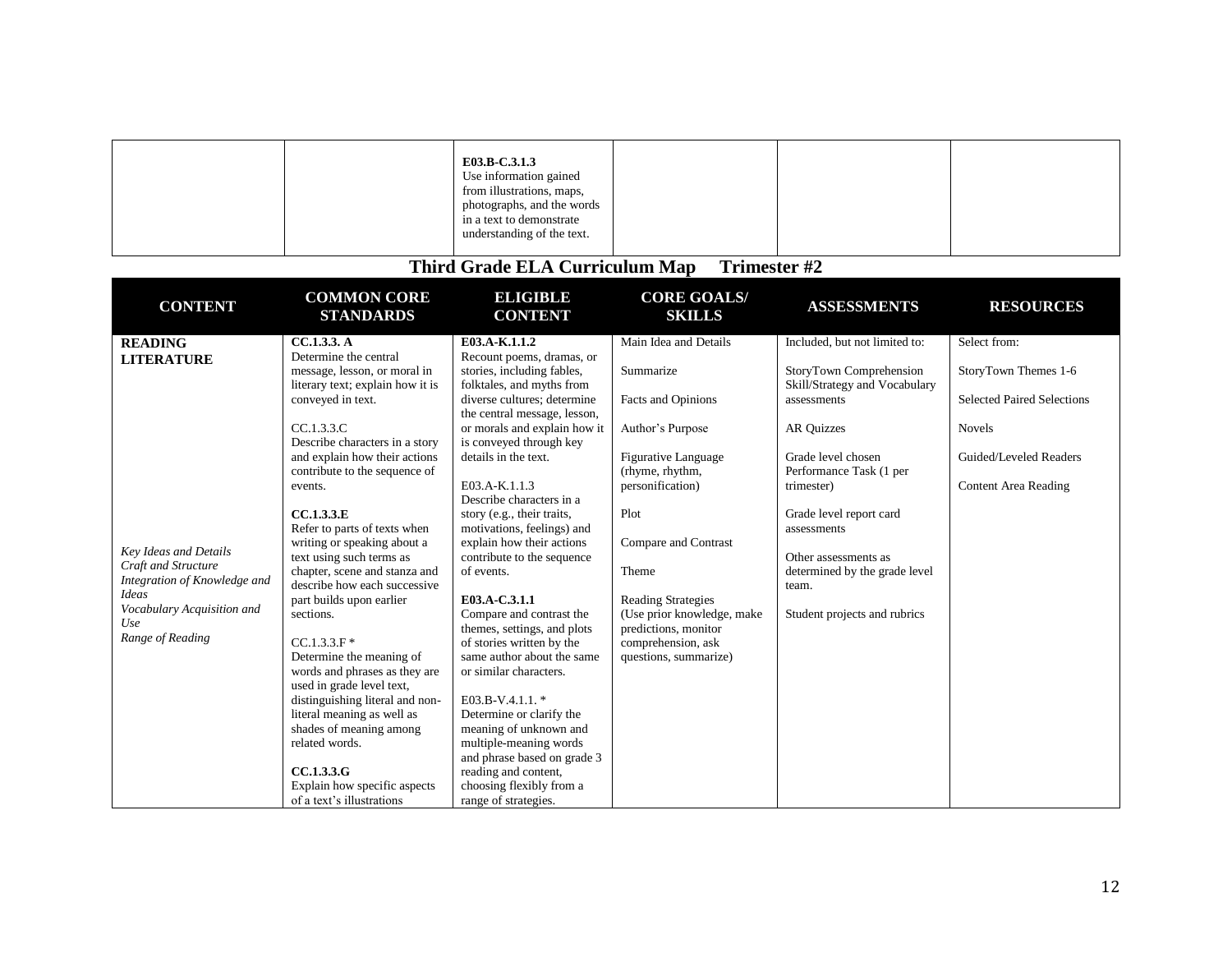| <b>READING</b><br><b>LITERATURE</b><br>(cont.) | contribute to what is conveyed<br>by the words in a story (e.g.<br>create mood, emphasize<br>aspects of a character or<br>setting).<br><b>CC.1.3.3.H</b><br>Compare and contrast the<br>themes, settings, and plots of<br>stories written by the same<br>author about the same or<br>similar characters.<br>$CC.1.3.3.1*$<br>Determine or clarify the<br>meaning of unknown and<br>multiple-meaning words and<br>phrases based on grade level<br>reading and content, choosing<br>flexibly from a range of<br>strategies and tools.<br>$CC.1.3.3.J*$<br>Acquire and use accurately | Use context as a<br>$\bullet$<br>clue to the<br>meaning of a<br>word or phrase.<br>Determine the<br>$\bullet$<br>meaning of the<br>new word<br>formed when a<br>known affix is<br>added to a<br>known word.<br>Determine the<br>meaning of<br>general academic<br>and domain-<br>specific words<br>and phrases used<br>in a text.<br>Use a known<br>$\bullet$<br>root word as a<br>clue to the | Main Idea and Details<br>Summarize<br>Facts and Opinions<br>Author's Purpose<br><b>Figurative Language</b><br>(rhyme, rhythm,<br>personification)<br>Plot<br>Compare and Contrast<br>Theme | Included, but not limited to:<br>StoryTown Comprehension<br>Skill/Strategy and Vocabulary<br>assessments<br><b>AR Quizzes</b><br>Grade level chosen<br>Performance Task (1 per<br>trimester)<br>Grade level report card<br>assessments<br>Other assessments as<br>determined by the grade level | Select from:<br>StoryTown Themes 1-6<br><b>Selected Paired Selections</b><br><b>Novels</b><br>Guided/Leveled Readers<br><b>Content Area Reading</b> |
|------------------------------------------------|------------------------------------------------------------------------------------------------------------------------------------------------------------------------------------------------------------------------------------------------------------------------------------------------------------------------------------------------------------------------------------------------------------------------------------------------------------------------------------------------------------------------------------------------------------------------------------|------------------------------------------------------------------------------------------------------------------------------------------------------------------------------------------------------------------------------------------------------------------------------------------------------------------------------------------------------------------------------------------------|--------------------------------------------------------------------------------------------------------------------------------------------------------------------------------------------|-------------------------------------------------------------------------------------------------------------------------------------------------------------------------------------------------------------------------------------------------------------------------------------------------|-----------------------------------------------------------------------------------------------------------------------------------------------------|
|                                                | academic, and domain-<br>specific words and phrases,<br>including those that signal<br>spatial and temporal<br>relationships.                                                                                                                                                                                                                                                                                                                                                                                                                                                      | with the same<br>root.<br>E03.B-V.4.1.2 *<br>Demonstrate understanding<br>of word relationships and<br>nuances in word meanings.<br>Distinguish the<br>$\bullet$<br>literal and<br>nonliteral<br>meanings of<br>words and<br>phrases in<br>context.<br>Distinguish<br>$\bullet$<br>shades of<br>meanings among<br>related words.                                                               |                                                                                                                                                                                            |                                                                                                                                                                                                                                                                                                 |                                                                                                                                                     |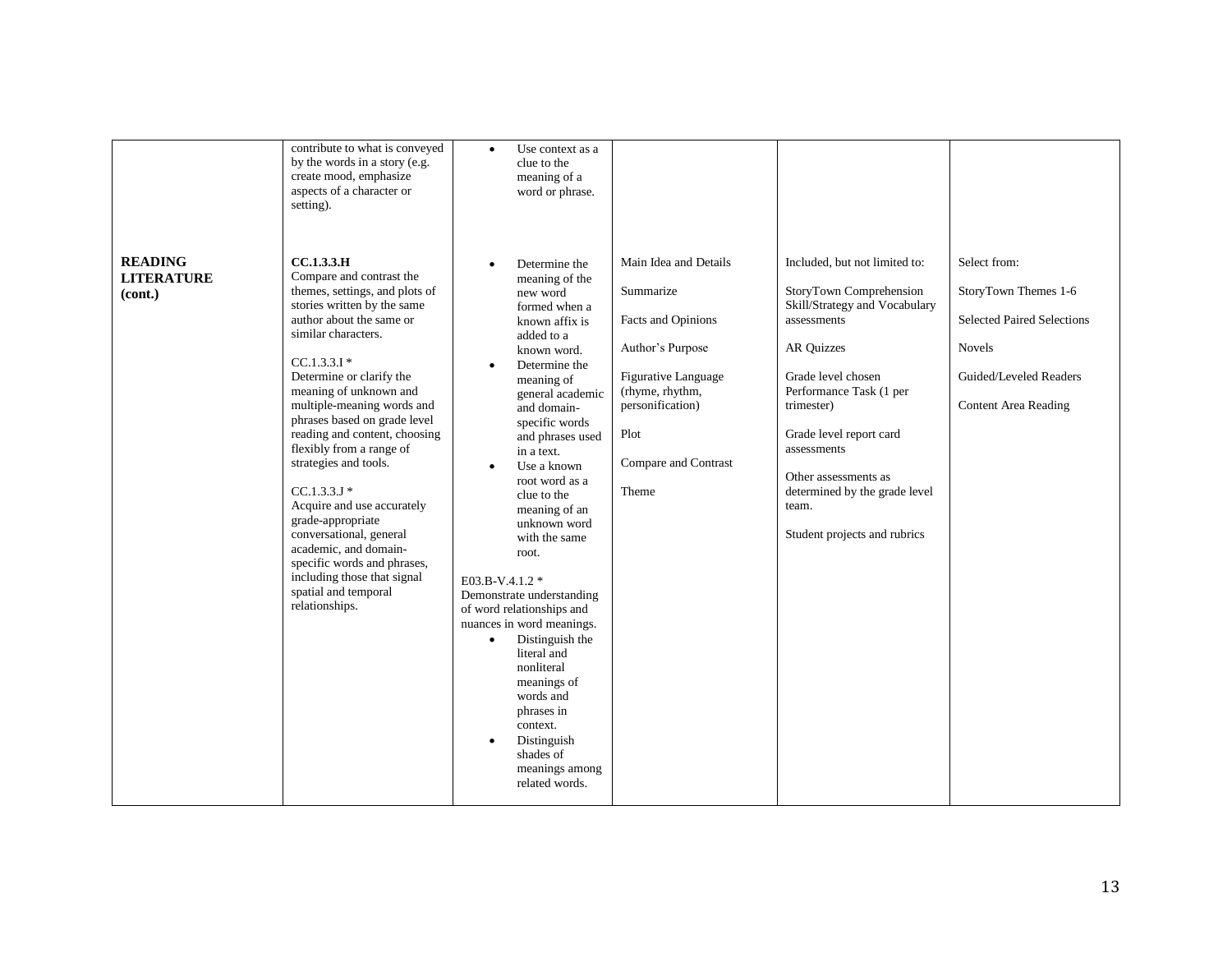**Standards in BOLD type indicate the first time the standard appears in a trimester.** Standards with an \* indicate that the standard appears in another trimester.

| <b>CONTENT</b> | <b>COMMON CORE</b><br><b>STANDARDS</b> | <b>ELIGIBLE</b><br><b>CONTENT</b> | <b>CORE GOALS/</b><br><b>SKILLS</b> | <b>ASSESSMENTS</b>            | <b>RESOURCES</b>              |
|----------------|----------------------------------------|-----------------------------------|-------------------------------------|-------------------------------|-------------------------------|
| <b>WRITING</b> | <b>CC.1.4.3.G</b>                      | E03.C.1.1.1                       | Possessive Nouns                    | Included, but not limited to: | Select from:                  |
|                | Write opinion pieces on                | Introduce the topic or text       | (singular)                          |                               |                               |
|                | familiar topics or texts.              | for the intended audience,        |                                     | Writing conferences           | Being a Writer, Expository    |
|                |                                        | state an opinion, and create      | Pronouns                            |                               | Nonfiction genre              |
|                | CC.1.4.3.H                             | an organizational structure       | (singular, plural, subject,         | Teacher selected writing      |                               |
|                | Introduce the topic and state          | that lists reasons to support     | object, antecedent                  | samples                       | Being a Writer, Opinion genre |
|                | an opinion on the topic.               | the writer's purpose.             | agreement)                          |                               | (introduce)                   |
|                |                                        | E03.C.1.1.2                       |                                     | StoryTown grammar tests       |                               |
|                | CC.1.4.3.I                             | Provide reasons that              | Adjectives                          | Teacher made assessments      | Opinion/argumentative         |
|                | Support an opinion with<br>reasons.    | support the opinion.              | (comparative, superlative)          |                               | writing materials             |
|                |                                        |                                   | Verbs                               | Student writing               | StoryTown Themes 1-6          |
|                | <b>CC.1.4.3.J</b>                      | E03.1.1.3                         | (regular, irregular, verb           |                               |                               |
|                | Create an organizational               | Use linking words and             | tenses)                             |                               | <b>HWOT</b>                   |
|                | structure that includes reasons        | phrases (because, therefore,      |                                     |                               | (Handwriting Without Tears)   |
|                | and includes a concluding              | since, for example) to            | Subject-Verb Agreement              |                               |                               |
|                | statement or section.                  | connect an opinion and            |                                     |                               |                               |
|                |                                        | reasons.                          | Adverbs                             |                               |                               |
|                | CC.1.4.3.K                             |                                   | (comparative, superlative)          |                               |                               |
|                | Use a variety or words and             | E03.C.1.1.4                       |                                     |                               |                               |
|                | sentence types to appeal to the        | Provide a concluding              | Capitalize                          |                               |                               |
|                | audience.                              | statement or section.             | (titles)                            |                               |                               |
|                | <b>CC.1.4.3.L</b>                      | E03.D.2.1.1 *                     | Commas in addresses                 |                               |                               |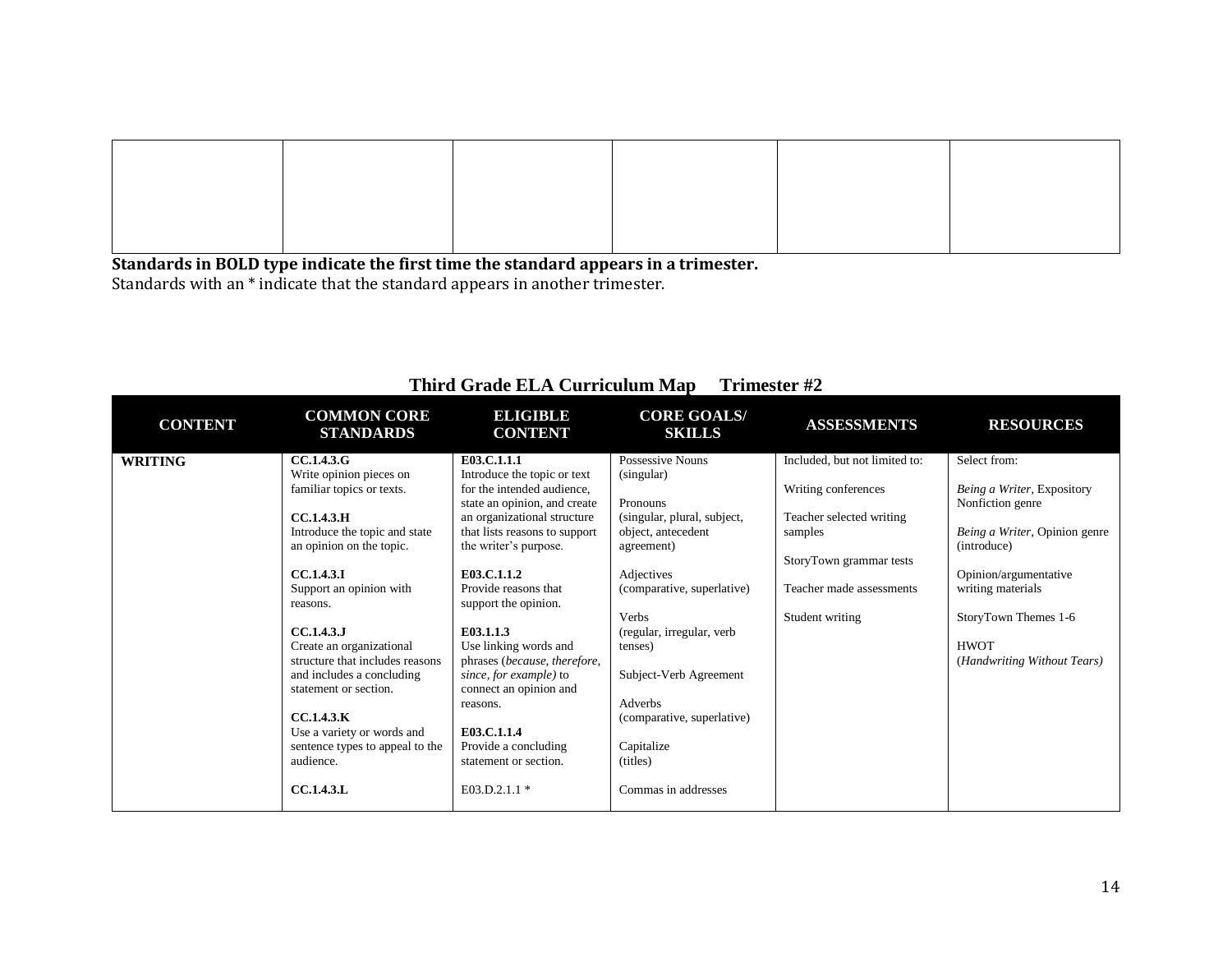|                | Demonstrate a grade            | Choose words and phrases    | Commas and quotation |  |
|----------------|--------------------------------|-----------------------------|----------------------|--|
|                | appropriate command of the     | for effect.                 | marks in dialogue    |  |
|                | conventions of standard        |                             |                      |  |
|                | English grammar, usage,        | E03.D.1.1.4                 |                      |  |
|                | capitalization, punctuation,   | Form and use regular and    |                      |  |
|                | and spelling.                  | irregular verbs.            |                      |  |
|                |                                |                             |                      |  |
|                | <b>CC.1.4.3.S</b>              | E03.D.1.1.5                 |                      |  |
|                | Draw evidence from literary    | Form and use simple verb    |                      |  |
|                | or informational texts to      | tenses.                     |                      |  |
|                | support analysis, reflection,  |                             |                      |  |
|                |                                |                             |                      |  |
|                | and research, applying grade   | E03.D.1.1.6                 |                      |  |
|                | level reading standards for    | Ensure subject-verb         |                      |  |
|                | literature and informational   | agreement and pronoun       |                      |  |
|                | texts                          | antecedent agreement.       |                      |  |
|                |                                |                             |                      |  |
| <b>WRITING</b> |                                |                             |                      |  |
| (cont.)        |                                | E03.D.1.1.7                 |                      |  |
|                | $CC.1.4.3.T$ *                 | Form and use comparative    |                      |  |
|                | With guidance and support      | and superlative adjectives  |                      |  |
|                | from peers and adults, develop | and adverbs, and choose     |                      |  |
|                | and strengthen writing as      | between them depending on   |                      |  |
|                | needed by planning, revising,  | what is to be modified.     |                      |  |
|                | and editing.                   |                             |                      |  |
|                |                                | E03.D.1.2.2                 |                      |  |
|                | <b>CC.1.4.3.U</b>              | Use commas in addresses.    |                      |  |
|                | With guidance and support,     |                             |                      |  |
|                | use technology to produce and  | E03.D.1.2.3 *               |                      |  |
|                | publish writing (using         | Use commas and quotation    |                      |  |
|                |                                |                             |                      |  |
|                | keyboarding skills) as well as | marks in dialogue.          |                      |  |
|                | to interact and collaborate    |                             |                      |  |
|                | with others.                   | E03.D.1.2.4                 |                      |  |
|                |                                | Form and use possessives.   |                      |  |
|                | CC.1.4.3.V                     |                             |                      |  |
|                | Conduct short research         | E03.D.1.2.5 *               |                      |  |
|                | projects that build knowledge  | Use conventional spelling   |                      |  |
|                | about a topic.                 | for high-frequency and      |                      |  |
|                |                                | other studied words and for |                      |  |
|                | CC.1.4.3.W                     | adding suffixes to base     |                      |  |
|                | Recall information from        | words.                      |                      |  |
|                | experiences or gather          |                             |                      |  |
|                | information from print and     | E04.D.1.2.6 *               |                      |  |
|                | digital resources; taken brief | Use spelling patterns and   |                      |  |
|                | notes on sources and sort      | generalizations in writing  |                      |  |
|                | evidence into provide          | words.                      |                      |  |
|                | categories.                    |                             |                      |  |
|                |                                |                             |                      |  |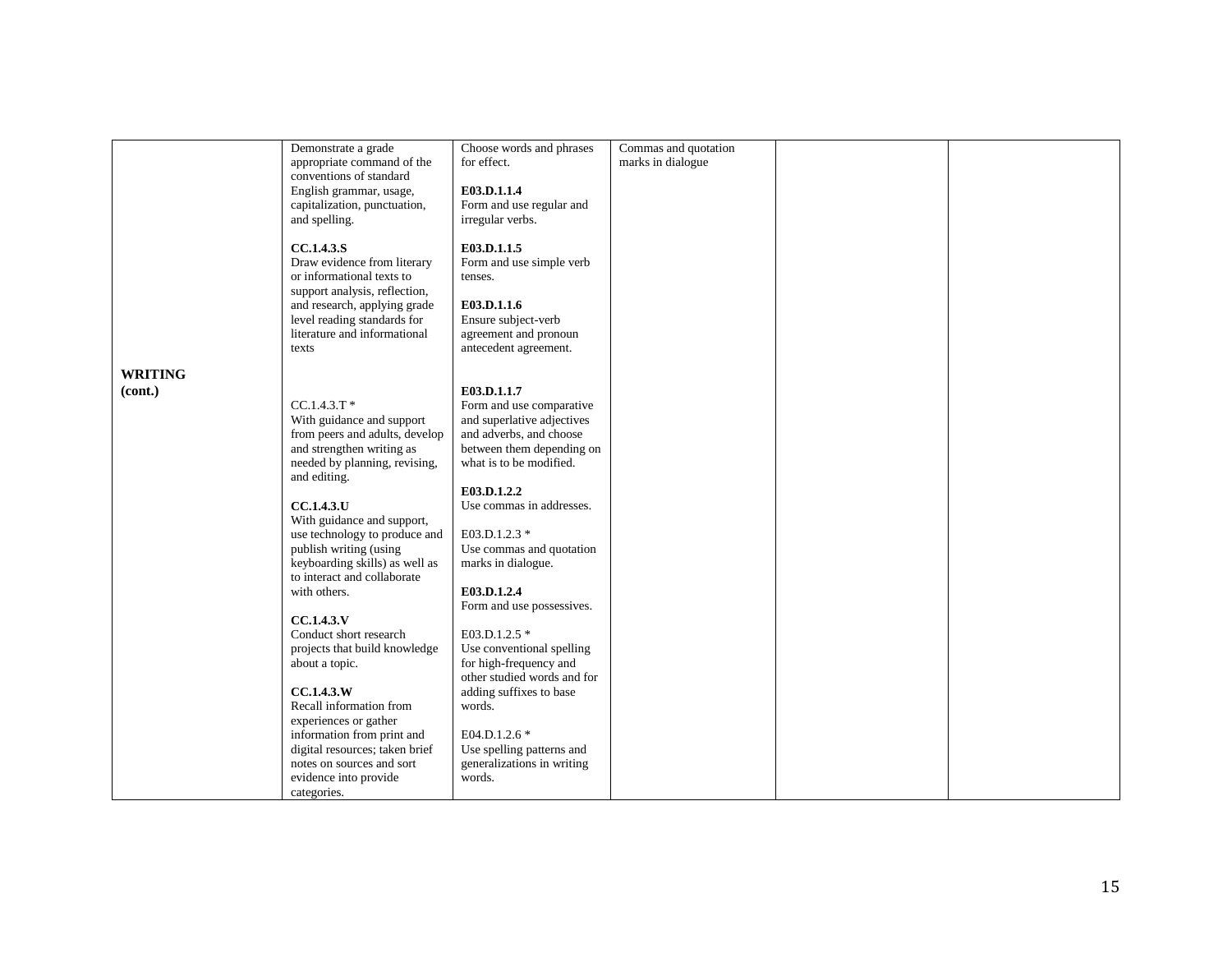| $CC.1.4.3.X*$                 |  |  |
|-------------------------------|--|--|
| Write routinely over extended |  |  |
| time frames and shorter time  |  |  |
| frames for a range of         |  |  |
| discipline-specific tasks,    |  |  |
| purposes, and audiences.      |  |  |
|                               |  |  |

Standards with an \* indicate that the standard appears in another trimester.

| <b>CONTENT</b>                          | <b>COMMON CORE</b><br><b>STANDARDS</b>                                                                                                                                                                                                                                                                                                                                                                                                                                                                            | <b>CORE GOALS/</b><br><b>SKILLS</b>                                                                                            | <b>ASSESSMENTS</b>                                                                                                                             | <b>RESOURCES</b>                                                                                                                                                 |
|-----------------------------------------|-------------------------------------------------------------------------------------------------------------------------------------------------------------------------------------------------------------------------------------------------------------------------------------------------------------------------------------------------------------------------------------------------------------------------------------------------------------------------------------------------------------------|--------------------------------------------------------------------------------------------------------------------------------|------------------------------------------------------------------------------------------------------------------------------------------------|------------------------------------------------------------------------------------------------------------------------------------------------------------------|
| <b>SPEAKING AND</b><br><b>LISTENING</b> | $CC.1.5.3.A*$<br>Engage effectively in a range<br>of collaborative discussions on<br>grade level topics and texts,<br>building on others' ideas and<br>expressing their own clearly.<br>CC.1.5.3.B<br>Determine the main ideas and<br>supporting details of a text<br>read aloud or information<br>presented in diverse media<br>formats, including visually,<br>quantitatively, and orally.<br>$CC.1.5.3.C*$<br>Ask and answer questions<br>about information from a<br>speaker, offering appropriate<br>detail. | Discussion skills<br>Presentation skills<br>Retell/Paraphrase/Summarize<br>Listening skills<br>Ask questions<br>Use technology | Included, but not limited to:<br>Rubrics<br>Peer feedback<br>Being a Writer Social Skills<br>assessments<br>Being a Writer Class<br>assessment | Select from:<br>StoryTown Themes 1-6<br><b>Selected Paired Selections</b><br><b>Novels</b><br>Guided/Leveled Readers<br>Readers' Theater<br>Content Area Reading |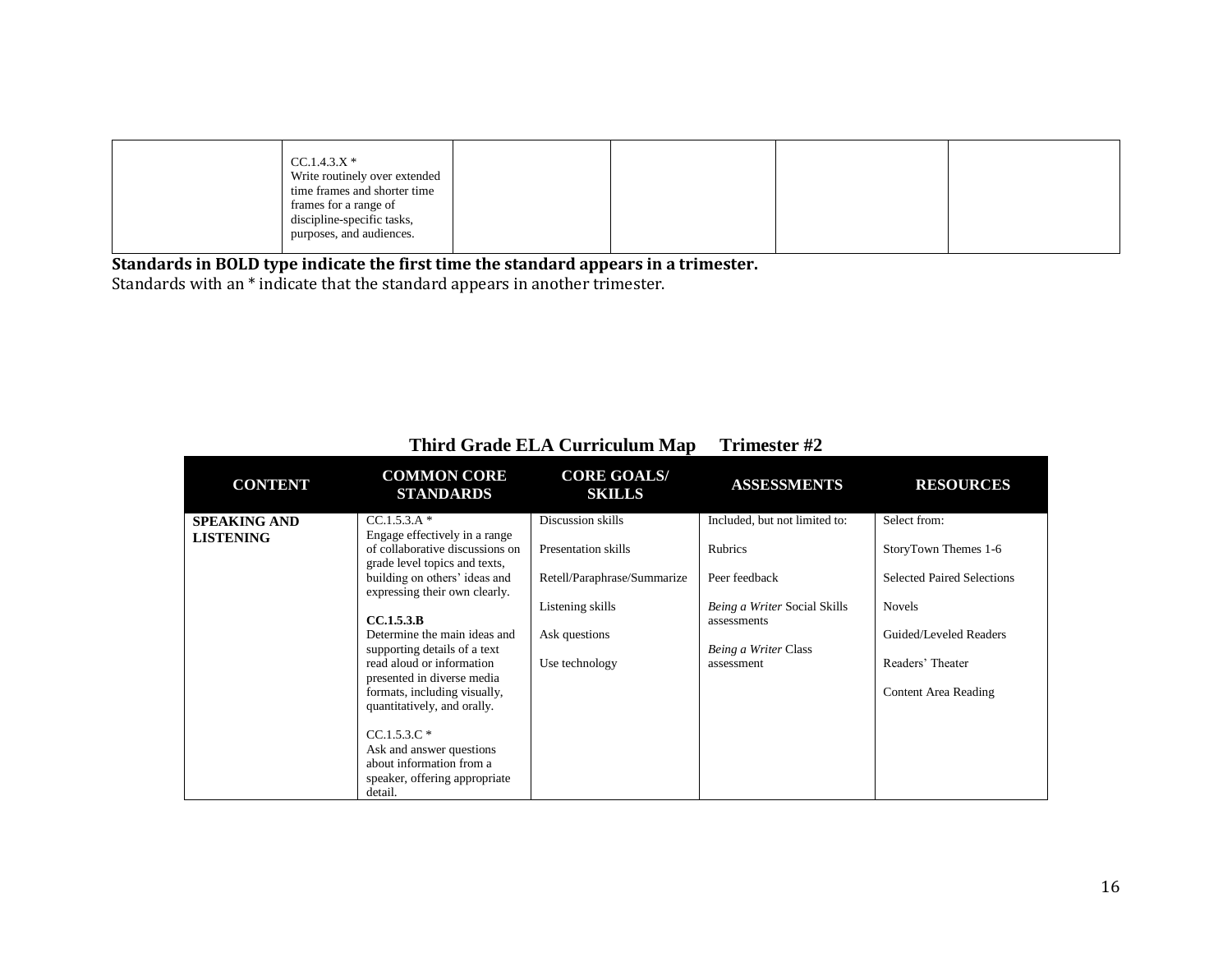| $CC.1.5.3.D*$<br>Report on a topic or text, tell a<br>story, or recount an experience<br>with appropriate facts and<br>relevant, descriptive details;<br>speak clearly with adequate<br>volume, appropriate pacing<br>and clear pronunciation. |  |  |
|------------------------------------------------------------------------------------------------------------------------------------------------------------------------------------------------------------------------------------------------|--|--|
| $CC.1.5.3.E*$<br>Speak in complete sentences<br>when appropriate to task and<br>situation in order to provide<br>requested detail or<br>clarification.                                                                                         |  |  |

| <b>CONTENT</b>                                                   | <b>COMMON CORE</b><br><b>STANDARDS</b>                                                                                                                                                                                                                                                                                                                                                                    | <b>CORE GOALS/</b><br><b>SKILLS</b>                                                                                                                                                            | <b>ASSESSMENTS</b>                                                                                                                             | <b>RESOURCES</b>                                                                                                                                                                                 |
|------------------------------------------------------------------|-----------------------------------------------------------------------------------------------------------------------------------------------------------------------------------------------------------------------------------------------------------------------------------------------------------------------------------------------------------------------------------------------------------|------------------------------------------------------------------------------------------------------------------------------------------------------------------------------------------------|------------------------------------------------------------------------------------------------------------------------------------------------|--------------------------------------------------------------------------------------------------------------------------------------------------------------------------------------------------|
| <b>FOUNDATIONAL</b><br><b>SKILLS</b><br>(Spelling and Word Work) | $CC.1.1.3.D*$<br>Know and apply grade level<br>phonics and word analysis<br>skills in decoding words.<br>Identify and know<br>the meaning of the<br>most common<br>prefixes and<br>derivational<br>suffixes.<br>Decode words with<br>$\bullet$<br>common Latin<br>suffixes.<br>Decode<br>$\bullet$<br>multisyllable<br>words.<br>Read grade-<br>$\bullet$<br>appropriate<br>irregularly spelled<br>words. | <b>R-Controlled Vowels</b><br><b>Suffixes</b><br>(-er, -est, -ly, -ful, -able, -ible,<br>$-less, -ous)$<br>Prefixes<br>$(un-, re-, dis-, pre-, mis-, in-,$<br>$non-)$<br><b>Vowel Variants</b> | Included, but not limited to:<br>Weekly/Cycle spelling<br>texts/sorts<br>Teacher made assessments<br><b>Running Records</b><br>Student writing | Select from:<br>StoryTown Themes 1-6<br>Developmental Spelling Lists<br><b>Selected Paired Selections</b><br><b>Novels</b><br>Guided/Leveled Readers<br>Reader's Theater<br>Content Area Reading |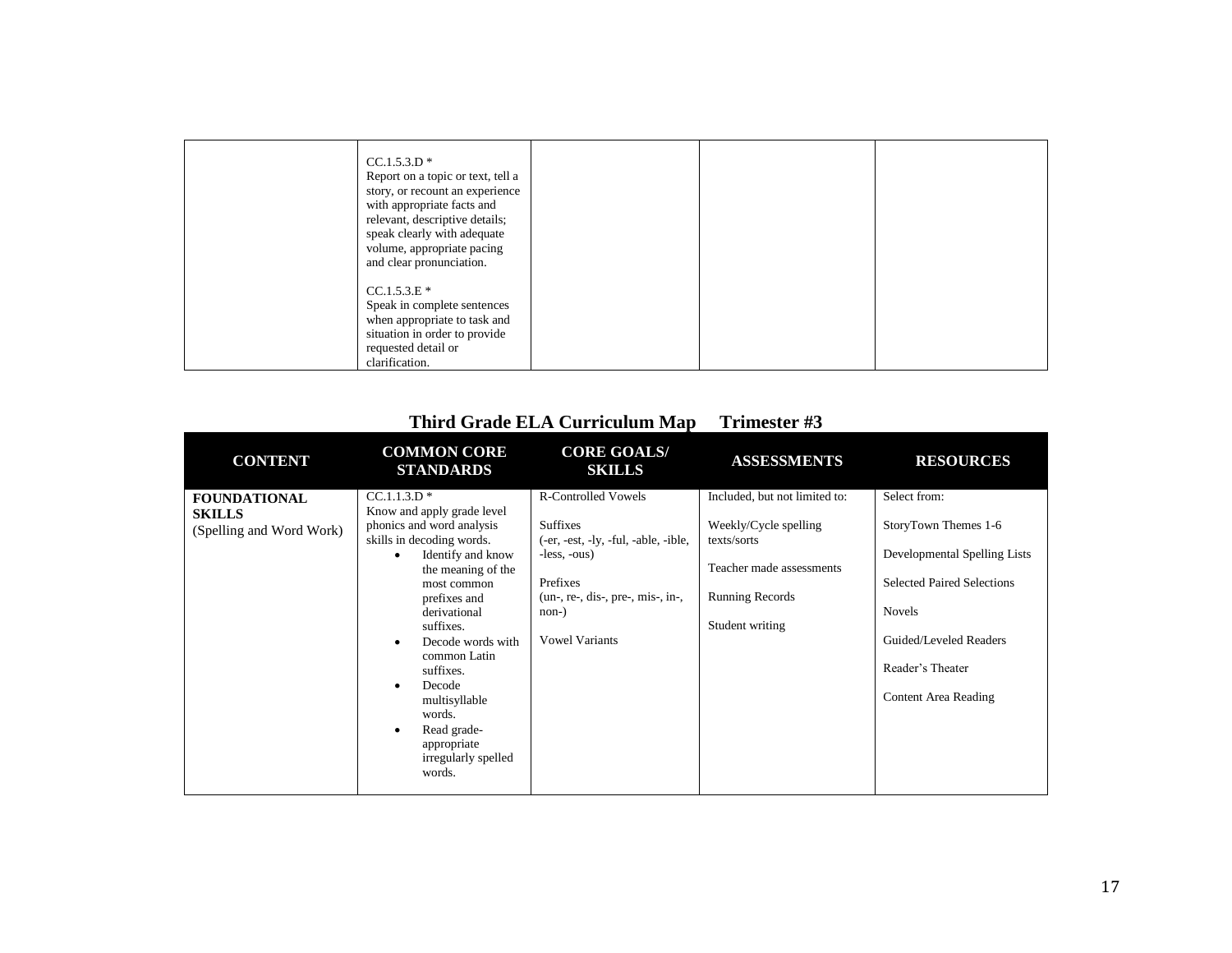| (Fluency)                                                                                                                                                    | $C\overline{C.1.1.3.E*}$<br>Read with accuracy and<br>fluency to support<br>comprehension:<br>$\bullet$<br>$\bullet$<br>orally with<br>accuracy,<br>successive<br>readings.<br>correct word                                                                       | Accuracy<br>Pace<br>Read on-level text<br><b>Reading Rate</b><br>with purpose and<br>Phrasing<br>understanding.<br>Read on-level text<br>Intonation<br>Expression<br>appropriate rate,<br>and expression on<br>Use context to<br>confirm or self-<br>recognition and<br>understanding.     |                                                                                                                                                | Weekly/Cycle spelling<br>tests/sorts<br>Teacher made assessments<br><b>Running Records</b><br>Student writing | Included, but not limited to:                                                                                                                                                                |                                                                                                                                                     |  |
|--------------------------------------------------------------------------------------------------------------------------------------------------------------|-------------------------------------------------------------------------------------------------------------------------------------------------------------------------------------------------------------------------------------------------------------------|--------------------------------------------------------------------------------------------------------------------------------------------------------------------------------------------------------------------------------------------------------------------------------------------|------------------------------------------------------------------------------------------------------------------------------------------------|---------------------------------------------------------------------------------------------------------------|----------------------------------------------------------------------------------------------------------------------------------------------------------------------------------------------|-----------------------------------------------------------------------------------------------------------------------------------------------------|--|
|                                                                                                                                                              |                                                                                                                                                                                                                                                                   | <b>Third Grade ELA Curriculum Map</b>                                                                                                                                                                                                                                                      |                                                                                                                                                | Trimester #3                                                                                                  |                                                                                                                                                                                              |                                                                                                                                                     |  |
| <b>CONTENT</b>                                                                                                                                               | <b>COMMON CORE</b><br><b>STANDARDS</b>                                                                                                                                                                                                                            | <b>ELIGIBLE</b><br><b>CONTENT</b>                                                                                                                                                                                                                                                          | <b>CORE GOALS/</b><br><b>SKILLS</b>                                                                                                            |                                                                                                               | <b>ASSESSMENTS</b>                                                                                                                                                                           | <b>RESOURCES</b>                                                                                                                                    |  |
| <b>READING</b><br><b>INFORMATIONAL</b><br><b>TEXT</b>                                                                                                        | CC.1.2.3.A<br>Determine the main idea of a<br>text; recount the key details<br>and explain how they support<br>main idea.<br>$CC.1.2.3.B*$<br>Ask and answer questions<br>about the text and make<br>inferences from text; refer to<br>text to support responses. | E03.B-K.1.1.1 *<br>Answer questions to<br>demonstrate understanding<br>of a text, referring explicitly<br>to the text as the basis for<br>the answers.<br>E03.B-K.1.1.2<br>Determine the main idea of<br>a text; recount the key<br>details and explain how they<br>support the main idea. | Compare and Contrast<br>Sequence<br>Cause and Effect<br>Making Inferences<br><b>Figurative Language</b><br>(rhyme, rhythm,<br>personification) |                                                                                                               | Included, but not limited to:<br>StoryTown Comprehension<br>Skill/Strategy and Vocabulary<br>assessments<br><b>AR Quizzes</b><br>Grade level chosen<br>Performance Task (1 per<br>trimester) | Select from:<br>StoryTown Themes 1-6<br><b>Selected Paired Selections</b><br><b>Novels</b><br>Guided/Leveled Readers<br><b>Content Area Reading</b> |  |
| <b>Key Ideas and Details</b><br>Craft and Structure<br>Integration of Knowledge and<br><b>Ideas</b><br>Vocabulary Acquisition and<br>Use<br>Range of Reading | CCA.2.3.C<br>Explain how a series of<br>events, concepts, or steps in a<br>procedure is connected within<br>a text, using language that<br>pertains to time, sequence,<br>and cause and effect.<br><b>CC.1.2.3.D</b>                                              | E03.B-K.1.1.3<br>Describe the relationship<br>between a series of<br>historical events, scientific<br>ideas or concepts, or steps<br>in technical procedures in a<br>text, using language that<br>pertains to time, sequence,<br>and cause/effect.                                         | <b>Reading Strategies</b><br>(Use prior knowledge, make<br>predictions, monitor<br>comprehension, ask<br>questions, summarize)                 |                                                                                                               | Grade level report card<br>assessments<br>Other assessments as<br>determined by the grade level<br>team.<br>Student projects and rubrics                                                     |                                                                                                                                                     |  |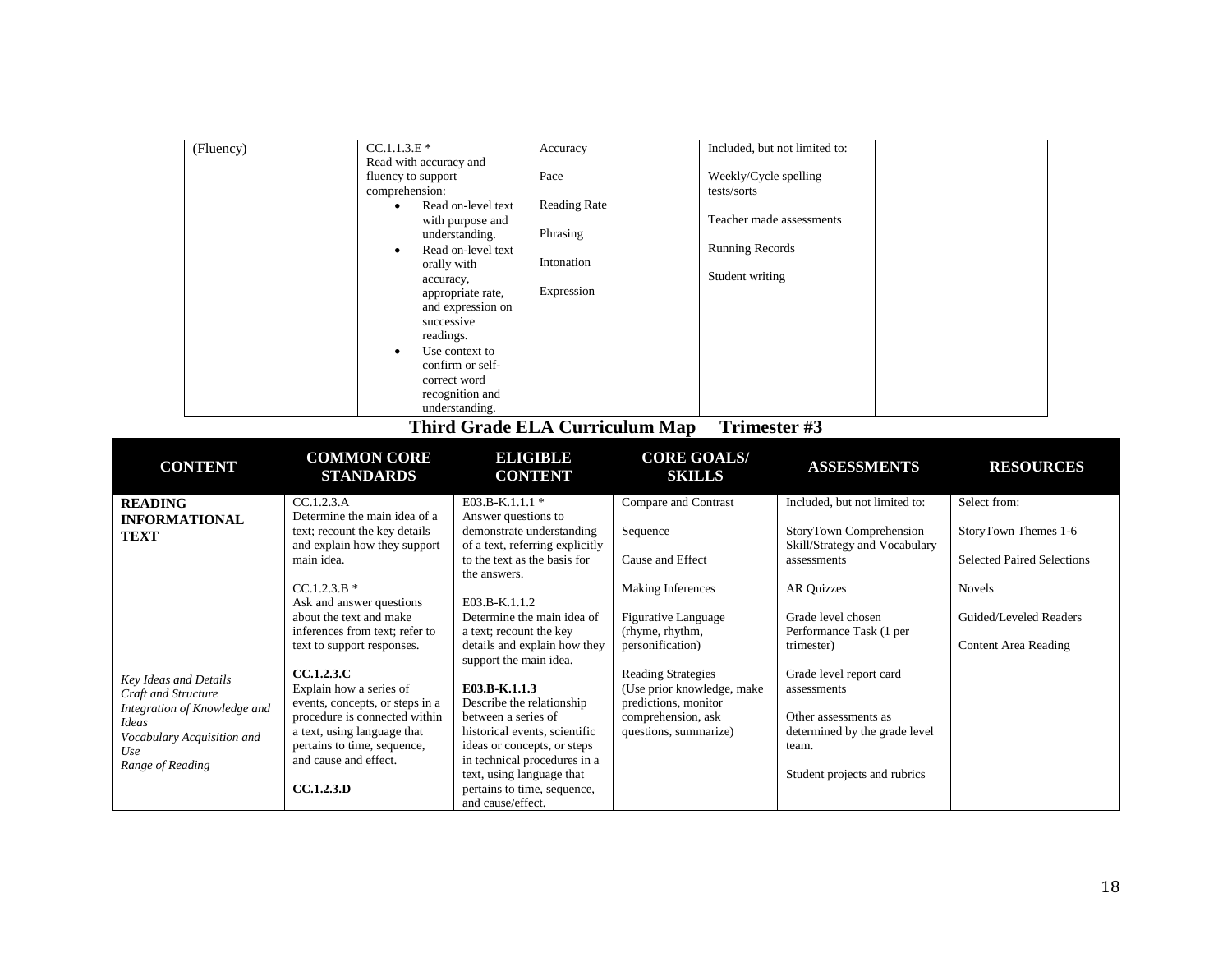| Explain the point of view of<br>the author.<br>$CC.1.2.3.F*$<br>Determine the meaning of<br>words and phrases as they are<br>used in grade level text,<br>distinguishing literal from<br>nonliteral meaning as well as<br>shades of meaning among<br>related words.<br>CC.1.2.3.H<br>Describe how an author<br>connects sentences and<br>paragraphs in a text to support<br>particular points.                    | E03.B-C.3.1.2<br>Compare and contrast the<br>most important points and<br>key details presented in two<br>texts on the same topic<br>E03.B-V.4.1.1 *<br>Determine or clarify the<br>meaning of unknown and<br>multiple-meaning words<br>and phrases based on grade<br>3 reading and content,<br>choosing flexibly from a<br>range of strategies.<br>Use context as a<br>$\bullet$<br>clue to the<br>meaning of<br>words or |                                     |                                                                                                                                                                                   |                      |
|-------------------------------------------------------------------------------------------------------------------------------------------------------------------------------------------------------------------------------------------------------------------------------------------------------------------------------------------------------------------------------------------------------------------|----------------------------------------------------------------------------------------------------------------------------------------------------------------------------------------------------------------------------------------------------------------------------------------------------------------------------------------------------------------------------------------------------------------------------|-------------------------------------|-----------------------------------------------------------------------------------------------------------------------------------------------------------------------------------|----------------------|
| grade-appropriate<br>conversational, general<br>academic, and domain-<br>specific words and phrases,<br>including those that signal<br>spatial and temporal<br>relationships.<br>CCA.2.3.K<br>Determine or clarify the<br>meaning of unknown and<br>multiple-meaning words and<br>phrases based on grade level<br>reading and content, choosing<br>flexibly from a range of<br>strategies and tools.<br>CCA.2.3.L | Determine the<br>$\bullet$<br>meaning of<br>general<br>academic and<br>domain-specific<br>words and<br>phrases used in a<br>text.<br>Use a known<br>$\bullet$<br>root word as a<br>clue to the<br>meaning of an<br>unknown word<br>with the same<br>root.<br>E03.B-V.4.1.2 *                                                                                                                                               | (rhyme, rhythm,<br>personification) | Performance Task (1 per<br>trimester)<br>Grade level report card<br>assessments<br>Other assessments as<br>determined by the grade level<br>team.<br>Student projects and rubrics | Content Area Reading |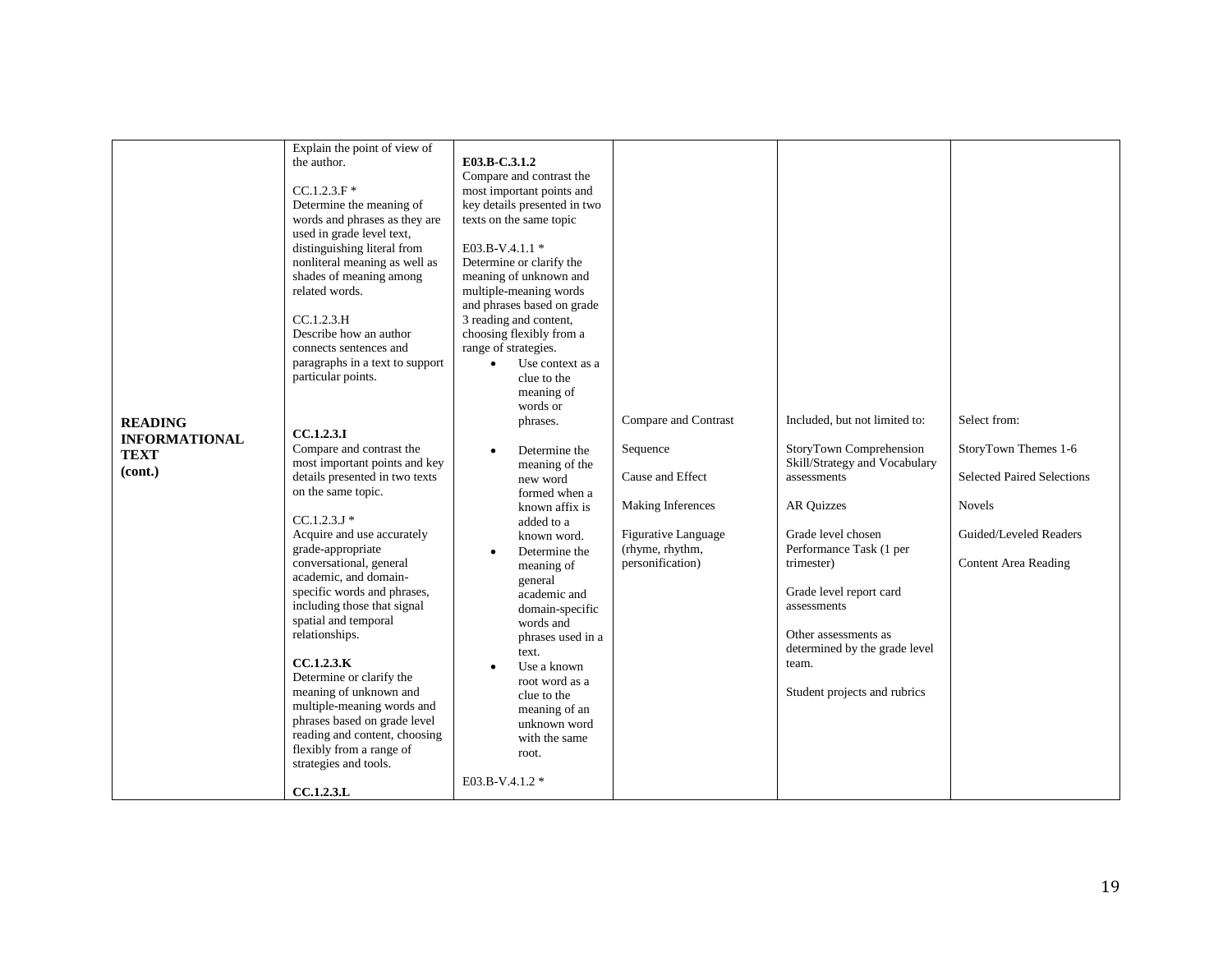| Read and comprehend literary  | Demonstrate understanding                         |                                                           |                                   |  |
|-------------------------------|---------------------------------------------------|-----------------------------------------------------------|-----------------------------------|--|
| non-fiction and informational | of word relationships and                         |                                                           |                                   |  |
| text on grade-level, reading  | nuances in word meanings.                         |                                                           |                                   |  |
| independently and             | Distinguish the<br>$\bullet$                      |                                                           |                                   |  |
| proficiently.                 | literal and                                       |                                                           |                                   |  |
|                               | nonliteral                                        |                                                           |                                   |  |
|                               | meanings of                                       |                                                           |                                   |  |
|                               | words and                                         |                                                           |                                   |  |
|                               | phrases in                                        |                                                           |                                   |  |
|                               | context.                                          |                                                           |                                   |  |
|                               | Distinguish                                       |                                                           |                                   |  |
|                               | shades of                                         |                                                           |                                   |  |
|                               | meaning among                                     |                                                           |                                   |  |
|                               | related words.                                    |                                                           |                                   |  |
|                               |                                                   |                                                           |                                   |  |
|                               | E03.B-C.3.1.1                                     |                                                           |                                   |  |
|                               | Describe the logical                              |                                                           |                                   |  |
|                               | connection between                                |                                                           |                                   |  |
|                               | particular sentences and                          |                                                           |                                   |  |
|                               | paragraphs to support                             |                                                           |                                   |  |
|                               | specific points in a text                         |                                                           |                                   |  |
|                               | (e.g., comparison,                                |                                                           |                                   |  |
|                               | cause/effect,                                     |                                                           |                                   |  |
|                               | first/second/third.                               |                                                           |                                   |  |
|                               | $\mathbf{m}$ , $\alpha$ , $\mathbf{m}$ , $\alpha$ | $\mathbf{r}$ .<br>$\cdot$ $\cdot$ $\cdot$<br>$\mathbf{r}$ | $\overline{11}$<br>$\overline{a}$ |  |

| <b>CONTENT</b>               | <b>COMMON CORE</b><br><b>STANDARDS</b> | <b>BLIGIBLE</b><br><b>CONTENT</b> | <b>CORE GOALS/</b><br><b>SKILLS</b> | <b>ASSESSMENTS</b>            | <b>RESOURCES</b>                  |
|------------------------------|----------------------------------------|-----------------------------------|-------------------------------------|-------------------------------|-----------------------------------|
| <b>READING</b>               | CC.1.3.3.D                             | E03.A-C.2.1.1                     | Compare and Contrast                | Included, but not limited to: | Select from:                      |
| <b>LITERATURE</b>            | Explain the point of view of           | Understand the point of           |                                     |                               |                                   |
|                              | the author.                            | view from which a story is        | Sequence                            | StoryTown Comprehension       | StoryTown Themes 1-6              |
|                              |                                        | narrated, including the           |                                     | Skill/Strategy and Vocabulary |                                   |
|                              | $CC.1.3.3F*$                           | difference between first-and      | Cause and Effect                    | assessments                   | <b>Selected Paired Selections</b> |
|                              | Determine the meaning of               | third-person narrations.          |                                     |                               |                                   |
|                              | words and phrases as they are          |                                   | Making Inferences                   | <b>AR Quizzes</b>             | <b>Novels</b>                     |
|                              | used in grade level text,              | E03.B-V.4.1.1 $*$                 |                                     |                               |                                   |
|                              | distinguishing literal from            | Determine or clarify the          | Figurative Language                 | Grade level chosen            | Guided/Leveled Readers            |
|                              | non-literal meaning as well as         | meaning of unknown and            | (rhyme, rhythm,                     | Performance Task (1 per       |                                   |
|                              | shades of meaning among                | multiple-meaning words            | personification)                    | trimester)                    | Content Area Reading              |
| Key Ideas and Details        | related words.                         | and phrases based on grade        |                                     |                               |                                   |
| Craft and Structure          |                                        | 3 reading and content,            | Theme                               | Grade level report card       |                                   |
| Integration of Knowledge and | $CC.1.3.3.1*$                          | choosing flexibly from a          |                                     | assessments                   |                                   |
| Ideas                        | Determine or clarify the               | range of strategies.              | <b>Reading Strategies</b>           |                               |                                   |
|                              | meaning of unknown and                 | Use context as a                  | (Use prior knowledge, make          |                               |                                   |
|                              | multiple-meaning words and             | clue to the                       | predictions, monitor                |                               |                                   |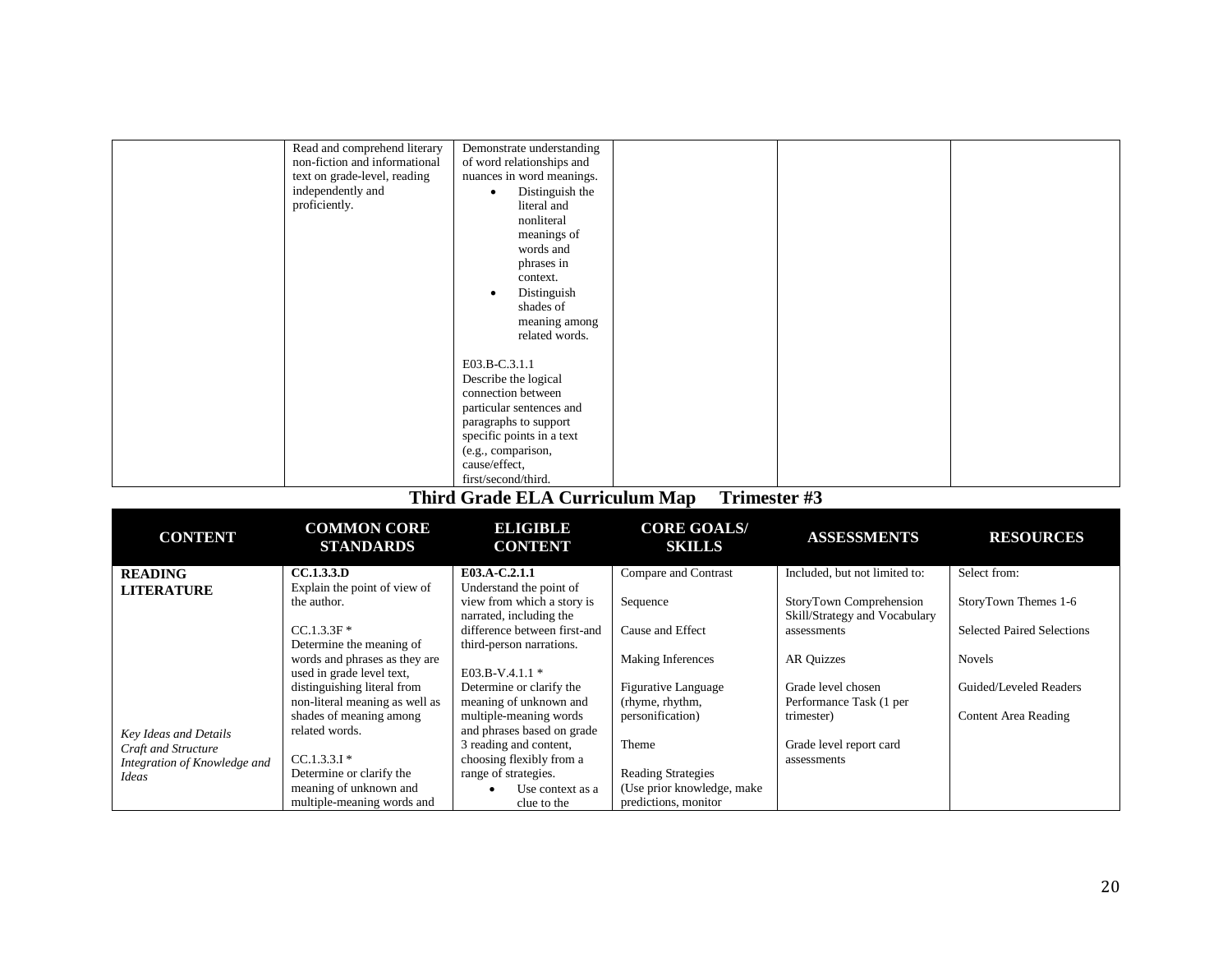| Vocabulary Acquisition and | phrases based on grade level    | meaning of a                               | comprehension, ask         | Other assessments as          |                                   |
|----------------------------|---------------------------------|--------------------------------------------|----------------------------|-------------------------------|-----------------------------------|
| Use                        | reading and content, choosing   | word or phrase.                            | questions, summarize)      | determined by the grade level |                                   |
| Range of Reading           | flexibly from a range of        | Determine the<br>$\bullet$                 |                            | team.                         |                                   |
|                            | strategies and tools.           | meaning of the                             |                            |                               |                                   |
|                            |                                 | new word                                   |                            | Student projects and rubrics  |                                   |
|                            | $CC.1.3.3.J*$                   | formed when a                              |                            |                               |                                   |
|                            | Acquire and use accurately      | known affix is                             |                            |                               |                                   |
|                            | grade-appropriate               | added to a                                 |                            |                               |                                   |
|                            | conversational, general         | known word.                                |                            |                               |                                   |
|                            | academic, and domain-           | Determine the                              |                            |                               |                                   |
|                            | specific words and phrases,     | meaning of                                 |                            |                               |                                   |
|                            | including those that signal     | general academic                           |                            |                               |                                   |
|                            | spatial and temporal            | and domain-                                |                            |                               |                                   |
|                            | relationships.                  | specific words                             |                            |                               |                                   |
|                            |                                 | and phrases used                           |                            |                               |                                   |
|                            | CC.1.3.3.K                      | in a text.                                 |                            |                               |                                   |
|                            | Read and comprehend literary    |                                            |                            |                               |                                   |
|                            | fiction on grade level, reading | Use a known<br>$\bullet$<br>root word as a |                            |                               |                                   |
|                            | independently and               |                                            |                            |                               |                                   |
|                            | proficiently.                   | clue to the                                |                            |                               |                                   |
|                            |                                 | meaning of an                              |                            |                               |                                   |
|                            |                                 | unknown word                               |                            |                               |                                   |
|                            |                                 | with the same                              |                            |                               |                                   |
|                            |                                 | root                                       |                            |                               |                                   |
|                            |                                 |                                            | Compare and Contrast       |                               | Select from:                      |
|                            |                                 | E03.B-V.4.1.2 *                            |                            |                               |                                   |
| <b>READING</b>             |                                 | Determine understanding of                 | Sequence                   | Included, but not limited to: | StoryTown Themes 1-6              |
| <b>LITERATURE</b>          |                                 | word relationships and                     |                            |                               |                                   |
| (cont.)                    |                                 | nuances in word meanings.                  | Cause and Effect           | StoryTown Comprehension       | <b>Selected Paired Selections</b> |
|                            |                                 | Distinguish the                            |                            | Skill/Strategy and Vocabulary |                                   |
|                            |                                 | $\bullet$                                  | Making Inferences          | assessments                   | <b>Novels</b>                     |
|                            |                                 | literal and<br>nonliteral                  |                            |                               |                                   |
|                            |                                 | meanings of                                | <b>Figurative Language</b> | <b>AR Quizzes</b>             | Guided/Leveled Readers            |
|                            |                                 | words and                                  | (rhyme, rhythm,            |                               |                                   |
|                            |                                 |                                            | personification)           | Grade level chosen            | <b>Content Area Reading</b>       |
|                            |                                 | phrases in                                 |                            | Performance Task (1 per       |                                   |
|                            |                                 | context.                                   | Theme                      | trimester)                    |                                   |
|                            |                                 | Distinguish<br>٠                           |                            |                               |                                   |
|                            |                                 | shades of                                  |                            | Grade level report card       |                                   |
|                            |                                 | meaning among                              |                            | assessments                   |                                   |
|                            |                                 | related words.                             |                            |                               |                                   |
|                            |                                 |                                            |                            | Other assessments as          |                                   |
|                            |                                 |                                            |                            | determined by the grade level |                                   |
|                            |                                 |                                            |                            |                               |                                   |
|                            |                                 |                                            |                            | team.                         |                                   |
|                            |                                 |                                            |                            |                               |                                   |
|                            |                                 |                                            |                            | Student projects and rubrics  |                                   |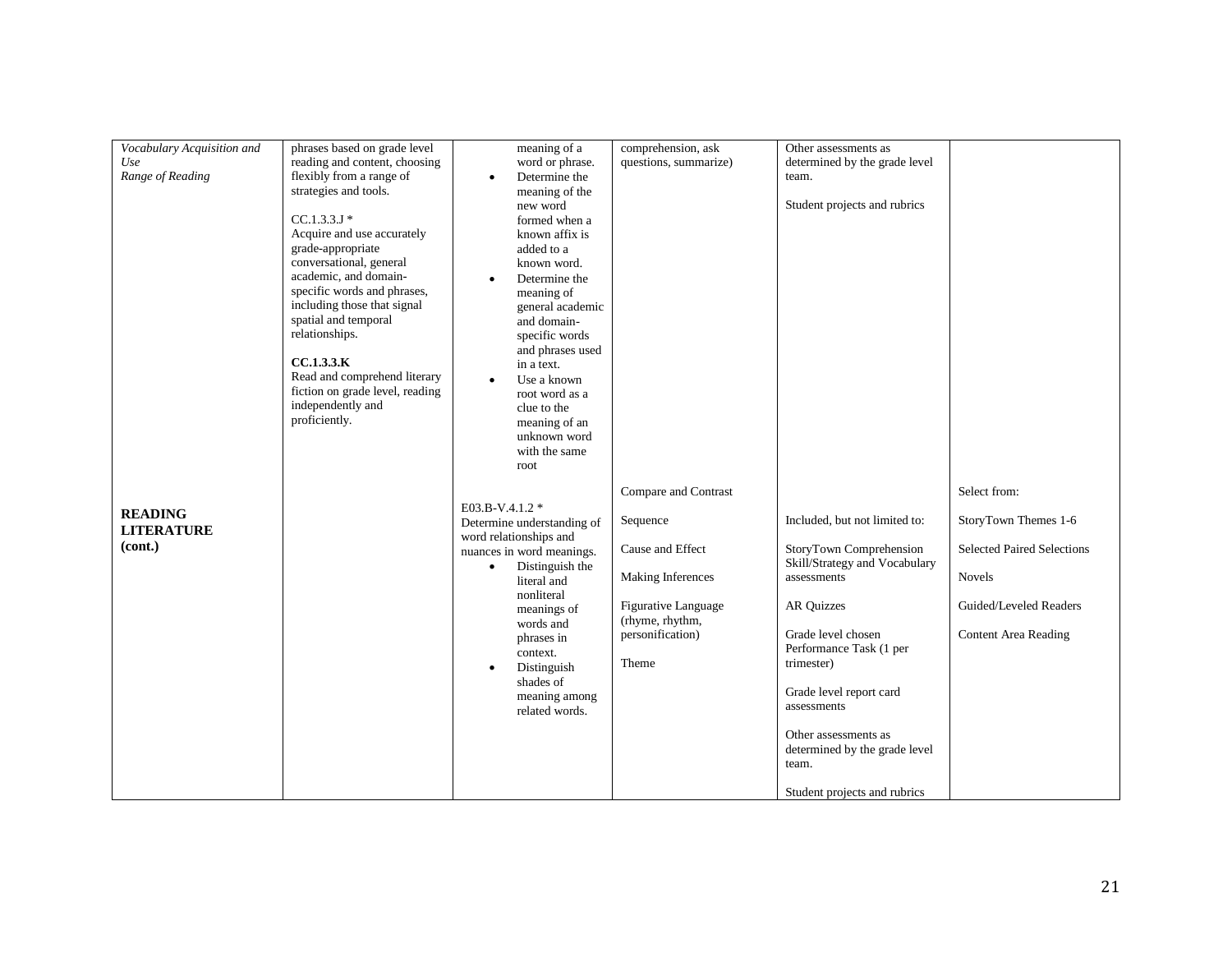**Standards in BOLD type indicate the first time the standard appears in a trimester.** Standards with an \* indicate that the standard appears in another trimester.

| <b>CONTENT</b> | <b>COMMON CORE</b><br><b>STANDARDS</b> | ELIGIBLE<br><b>CONTENT</b> | <b>CORE GOALS/</b><br><b>SKILLS</b> | <b>ASSESSMENTS</b>            | <b>RESOURCES</b>              |
|----------------|----------------------------------------|----------------------------|-------------------------------------|-------------------------------|-------------------------------|
| <b>WRITING</b> | <b>CC.1.4.3.A</b>                      | E03.C.1.2.1                | Possessive Nouns                    | Included, but not limited to: | Select from:                  |
|                | Write informative/explanatory          | Introduce a topic for the  | (singular and plural)               |                               |                               |
|                | texts to examine a topic and           | intended audience and      |                                     | Writing conferences           | Being a Writer, Fiction genre |
|                | convey ideas and information           | group related information  | <b>Verbs</b>                        |                               |                               |
|                | clearly.                               | together to support the    | (regular, irregular, verb           | Teacher selected writing      | Being a Writer, Opinion genre |
|                |                                        | writer's purpose.          | tenses)                             | samples                       |                               |
|                | <b>CC.1.4.3.B</b>                      |                            |                                     |                               | Informative writing materials |
|                | Identify and introduce the             | E03.C.1.2.2                | Subject-Verb Agreement              | StoryTown grammar tests       |                               |
|                | topic.                                 | Develop the topic with     |                                     |                               | StoryTown Themes 1-6          |
|                |                                        | facts, definitions, and/or | Adverbs                             | Teacher made assessments      |                               |
|                | <b>CC.1.4.3.C</b>                      | details.                   |                                     |                               | HWOT                          |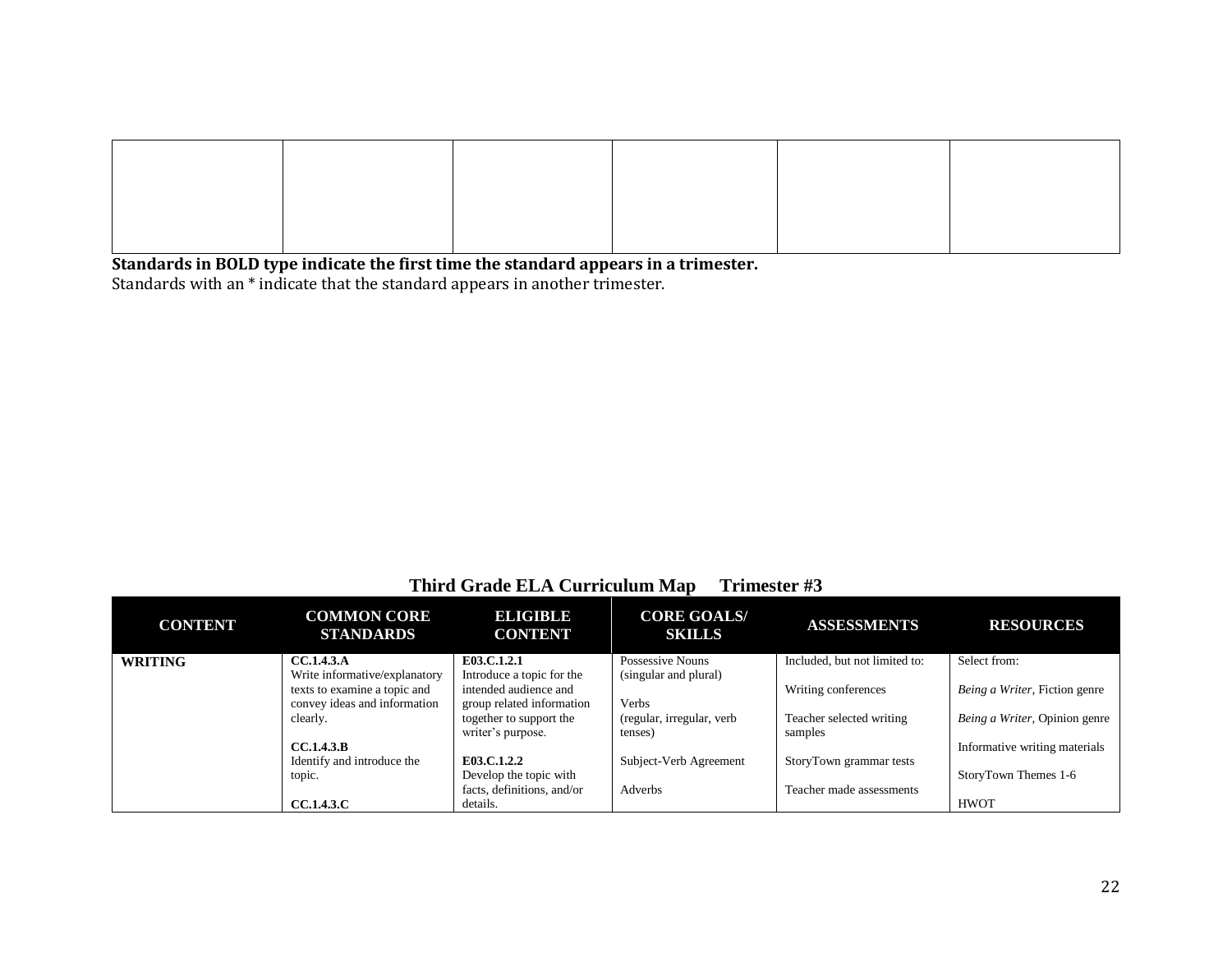|                | Develop the topic with facts,  |                               | (comparative and                  | Student writing | (Handwriting Without Tears) |
|----------------|--------------------------------|-------------------------------|-----------------------------------|-----------------|-----------------------------|
|                | definitions, details, and      | E03.C.1.2.3                   | superlative)                      |                 |                             |
|                | illustrations, as appropriate. | Use linking words and         |                                   |                 |                             |
|                |                                | phrases (e.g., also, another, | Coordinating Conjunctions         |                 |                             |
|                | CC.1.4.3.D                     |                               |                                   |                 |                             |
|                |                                | and, more, but) to connect    |                                   |                 |                             |
|                | Create an organizational       | ideas within categories of    | <b>Subordinating Conjunctions</b> |                 |                             |
|                | structure that includes        | information.                  |                                   |                 |                             |
|                | information grouped and        |                               | Simple, Compound, and             |                 |                             |
|                | connected logically with a     | E03.1.2.4                     | <b>Complex Sentences</b>          |                 |                             |
|                | concluding statement or        | Provide a concluding          |                                   |                 |                             |
|                |                                |                               |                                   |                 |                             |
|                | section.                       | statement or section.         | Capitalize titles                 |                 |                             |
|                | CC.1.4.3.E                     | E03.D.1.1.1                   | Commas in addresses and           |                 |                             |
|                | Choose words and phrases for   | Explain the function of       | dialogue                          |                 |                             |
|                |                                |                               |                                   |                 |                             |
|                | effect.                        | nouns, pronouns, verbs,       |                                   |                 |                             |
|                |                                | adjectives, adverbs in        | Quotation Marks in dialogue       |                 |                             |
|                | CC.1.4.3.F                     | general and their functions   |                                   |                 |                             |
|                | Demonstrate a grade            | in particular sentences.      |                                   |                 |                             |
|                | appropriate command of the     |                               |                                   |                 |                             |
|                | conventions of standard        | E03.D.1.1.6                   |                                   |                 |                             |
|                |                                |                               |                                   |                 |                             |
|                | English grammar, usage,        | Ensure subject-verb           |                                   |                 |                             |
|                | capitalization, punctuation,   | agreement and pronoun-        |                                   |                 |                             |
|                | and spelling.                  | antecedent agreement.         |                                   |                 |                             |
|                |                                |                               |                                   |                 |                             |
|                |                                | E03.D.1.1.7                   |                                   |                 |                             |
|                |                                | Form and use comparative      |                                   |                 |                             |
|                |                                | and superlative adjective     |                                   |                 |                             |
|                |                                |                               |                                   |                 |                             |
|                |                                | and adverbs, and choose       |                                   |                 |                             |
|                |                                | between them depending on     |                                   |                 |                             |
|                |                                | what is to be modified.       |                                   |                 |                             |
|                | CC.1.4.3.S                     |                               |                                   |                 |                             |
| <b>WRITING</b> | Draw evidence from literary    | E03.D.1.1.8                   |                                   |                 |                             |
| (cont.)        |                                |                               |                                   |                 |                             |
|                | or informational texts to      | Use coordinating and          |                                   |                 |                             |
|                | support analysis, reflection,  | subordinating conjunctions.   |                                   |                 |                             |
|                | and research, applying grade   |                               |                                   |                 |                             |
|                | level reading standards for    | E03.D.1.1.9                   |                                   |                 |                             |
|                | literature and informational   | Produce simple, compound,     |                                   |                 |                             |
|                | texts.                         | and complex sentences.        |                                   |                 |                             |
|                |                                |                               |                                   |                 |                             |
|                | $CC.1.4.3.T*$                  | E03.D.1.2.2                   |                                   |                 |                             |
|                |                                |                               |                                   |                 |                             |
|                | With guidance and support      | Use commas in addresses       |                                   |                 |                             |
|                | from peers and adults, develop |                               |                                   |                 |                             |
|                | and strengthen writing as      | E03.D.1.2.3 *                 |                                   |                 |                             |
|                | needed by planning, revising,  | Use commas and quotation      |                                   |                 |                             |
|                | and editing.                   | marks in dialogue.            |                                   |                 |                             |
|                |                                |                               |                                   |                 |                             |
|                |                                |                               |                                   |                 |                             |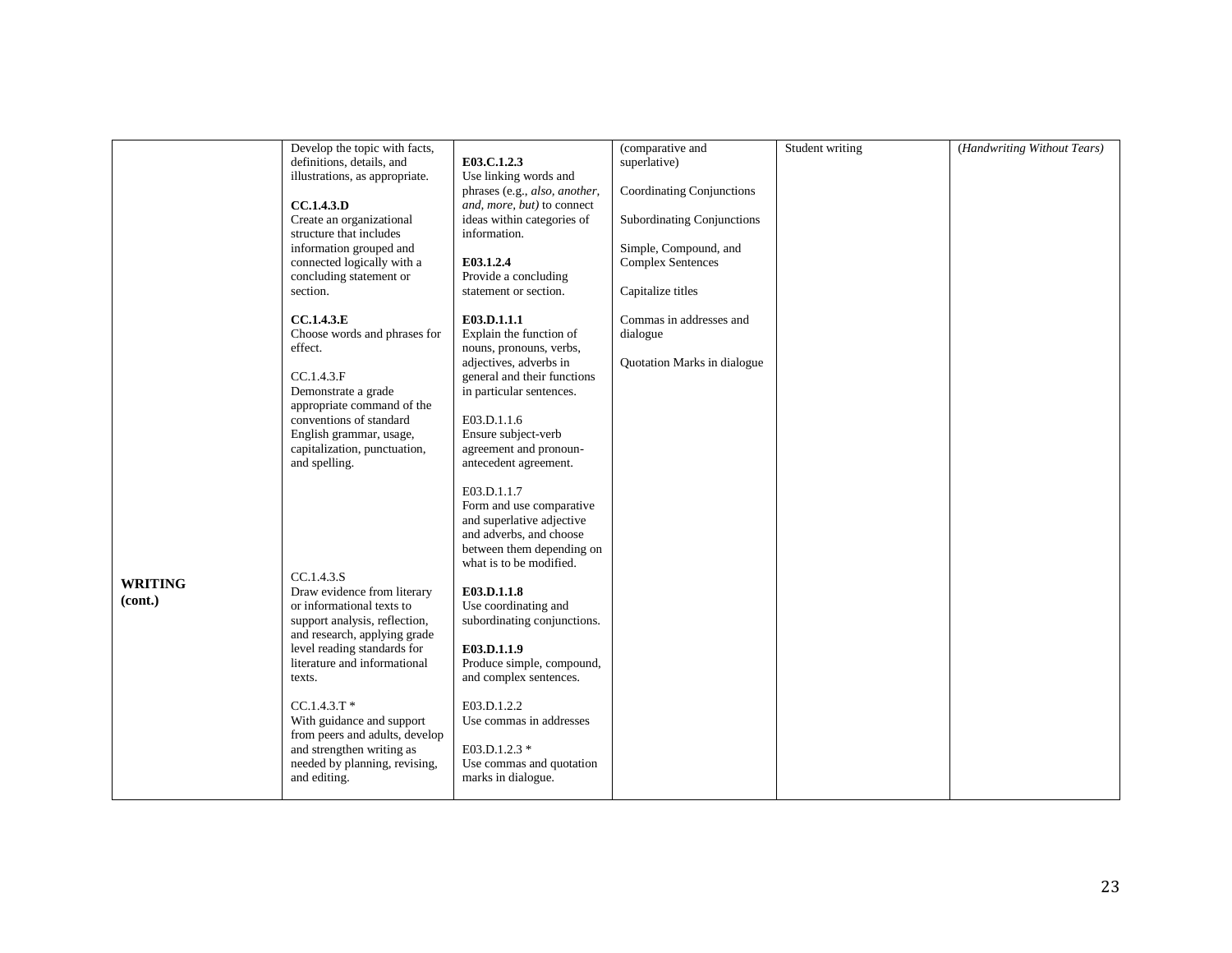| CC.1.4.3. U                     | E03.D.1.2.4                 |  |  |
|---------------------------------|-----------------------------|--|--|
| With guidance and support,      | Form and use possessives.   |  |  |
| use technology to produce and   |                             |  |  |
| publish writing (using          | E03.D.1.2.5 *               |  |  |
| keyboarding skills) as well as  | Use conventional spelling   |  |  |
| to interact and collaborate     | for high-frequency and      |  |  |
| with others.                    | other studied words and for |  |  |
|                                 | adding suffixes to base     |  |  |
| CC.1.4.3.V                      | words.                      |  |  |
| Conduct short research          |                             |  |  |
| projects that build knowledge   | E03.D.1.2.6 *               |  |  |
| about a topic.                  | Use spelling patterns and   |  |  |
|                                 | generalization in writing   |  |  |
| CC.1.4.3.W                      | words.                      |  |  |
| Recall information from         |                             |  |  |
| experiences or gather           |                             |  |  |
| information from print and      |                             |  |  |
| digital sources; take brief     |                             |  |  |
| notes on sources and sort       |                             |  |  |
| evidence into provided          |                             |  |  |
| categories.                     |                             |  |  |
|                                 |                             |  |  |
| CC.1.4.3.X                      |                             |  |  |
| Write for routinely over        |                             |  |  |
| extended time frames and        |                             |  |  |
| shorter time frames for a range |                             |  |  |
| of discipline-specific tasks,   |                             |  |  |
| purposes and audiences.         |                             |  |  |
|                                 |                             |  |  |

| <b>CONTENT</b>      | <b>COMMON CORE</b><br><b>STANDARDS</b>                                                            | <b>CORE GOALS/</b><br><b>SKILLS</b> | <b>ASSESSMENTS</b>                          | <b>RESOURCES</b>                  |
|---------------------|---------------------------------------------------------------------------------------------------|-------------------------------------|---------------------------------------------|-----------------------------------|
| <b>SPEAKING AND</b> | $CC.1.5.3.A*$                                                                                     | Discussion skills                   | Included, but not limited to:               | Select from:                      |
| <b>LISTENING</b>    | Engage effectively in a range<br>of collaborative discussions on<br>grade level topics and texts, | Presentation skills                 | <b>Rubrics</b>                              | StoryTown Themes 1-6              |
|                     | building on others' ideas and<br>expressing their own clearly.                                    | Retell/Paraphrase/Summarize         | Peer feedback                               | <b>Selected Paired Selections</b> |
|                     | CC.1.5.3.B                                                                                        | Listening skills                    | Being a Writer Social Skills<br>assessments | <b>Novels</b>                     |
|                     |                                                                                                   | Ask questions                       |                                             | Guided/Leveled Readers            |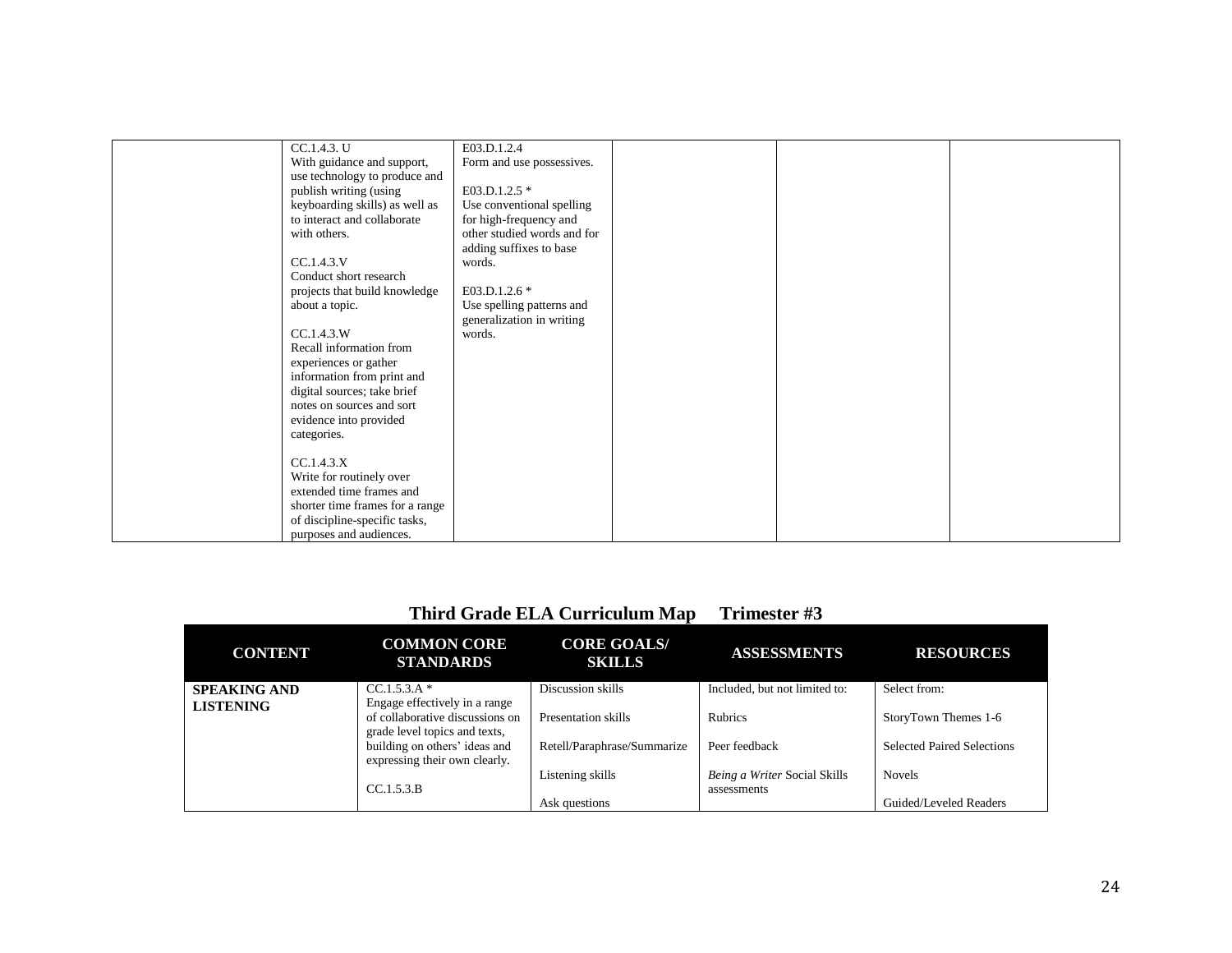|                     | Determine the main ideas and                                 |                             | Being a Writer Class          |                                   |
|---------------------|--------------------------------------------------------------|-----------------------------|-------------------------------|-----------------------------------|
|                     | supporting details of a text                                 | Use technology              | assessment                    | Readers' Theater                  |
|                     | read aloud or information                                    |                             |                               |                                   |
|                     | presented in diverse media                                   |                             |                               | <b>Content Area Reading</b>       |
|                     | formats, including, visually,                                |                             |                               |                                   |
|                     | quantitatively, and orally.                                  |                             |                               |                                   |
|                     |                                                              |                             |                               |                                   |
|                     | $CC.1.5.3. C*$                                               |                             |                               |                                   |
|                     | Ask and answer questions                                     |                             |                               |                                   |
|                     | about information from a                                     |                             |                               |                                   |
|                     | speaker, offering appropriate                                |                             |                               |                                   |
|                     | detail.                                                      |                             |                               |                                   |
|                     |                                                              |                             |                               |                                   |
|                     | $CC.1.5.3.D*$                                                |                             |                               |                                   |
|                     | Report on a topic or text, tell a                            |                             |                               |                                   |
|                     | story, or recount an experience                              |                             |                               |                                   |
|                     | with appropriate facts and<br>relevant, descriptive details; |                             |                               |                                   |
|                     | speak clearly with adequate                                  |                             |                               |                                   |
|                     | volume, appropriate pacing                                   |                             |                               |                                   |
|                     | and clear pronunciation.                                     |                             |                               |                                   |
|                     |                                                              |                             |                               |                                   |
|                     | $CC.1.5.3.E*$                                                |                             |                               |                                   |
|                     | Speak in complete sentences                                  |                             |                               |                                   |
|                     | when appropriate to task and                                 |                             |                               |                                   |
|                     | situation in order to provide                                |                             |                               |                                   |
|                     | requested detail or                                          |                             |                               |                                   |
|                     | clarification.                                               |                             |                               |                                   |
|                     |                                                              |                             |                               |                                   |
|                     |                                                              |                             |                               |                                   |
|                     |                                                              |                             |                               |                                   |
| <b>SPEAKING AND</b> |                                                              | Discussion skills           | Included, but not limited to: | Select from:                      |
| <b>LISTENING</b>    | CC.1.5.3.F                                                   |                             |                               |                                   |
| (cont.)             | Create engaging audio                                        | Presentation skills         | <b>Rubrics</b>                | StoryTown Themes 1-6              |
|                     | recordings or stories or poems                               |                             |                               |                                   |
|                     | that demonstrate fluid reading                               | Retell/Paraphrase/Summarize | Peer feedback                 | <b>Selected Paired Selections</b> |
|                     | at an understandable pace; and                               |                             |                               |                                   |
|                     | visual displays when                                         | Listening skills            | Being a Writer Social Skills  | <b>Novels</b>                     |
|                     | appropriate to emphasize or                                  |                             | assessments                   |                                   |
|                     | enhance certain facts or                                     | Ask questions               |                               | Guided/Leveled Readers            |
|                     | details.                                                     |                             | Being a Writer Class          |                                   |
|                     |                                                              | Use technology              | assessment                    | Readers' Theater                  |
|                     | CC.1.5.3.G                                                   |                             |                               |                                   |
|                     | Demonstrate command of the                                   |                             |                               | <b>Content Area Reading</b>       |
|                     | conventions of standard                                      |                             |                               |                                   |